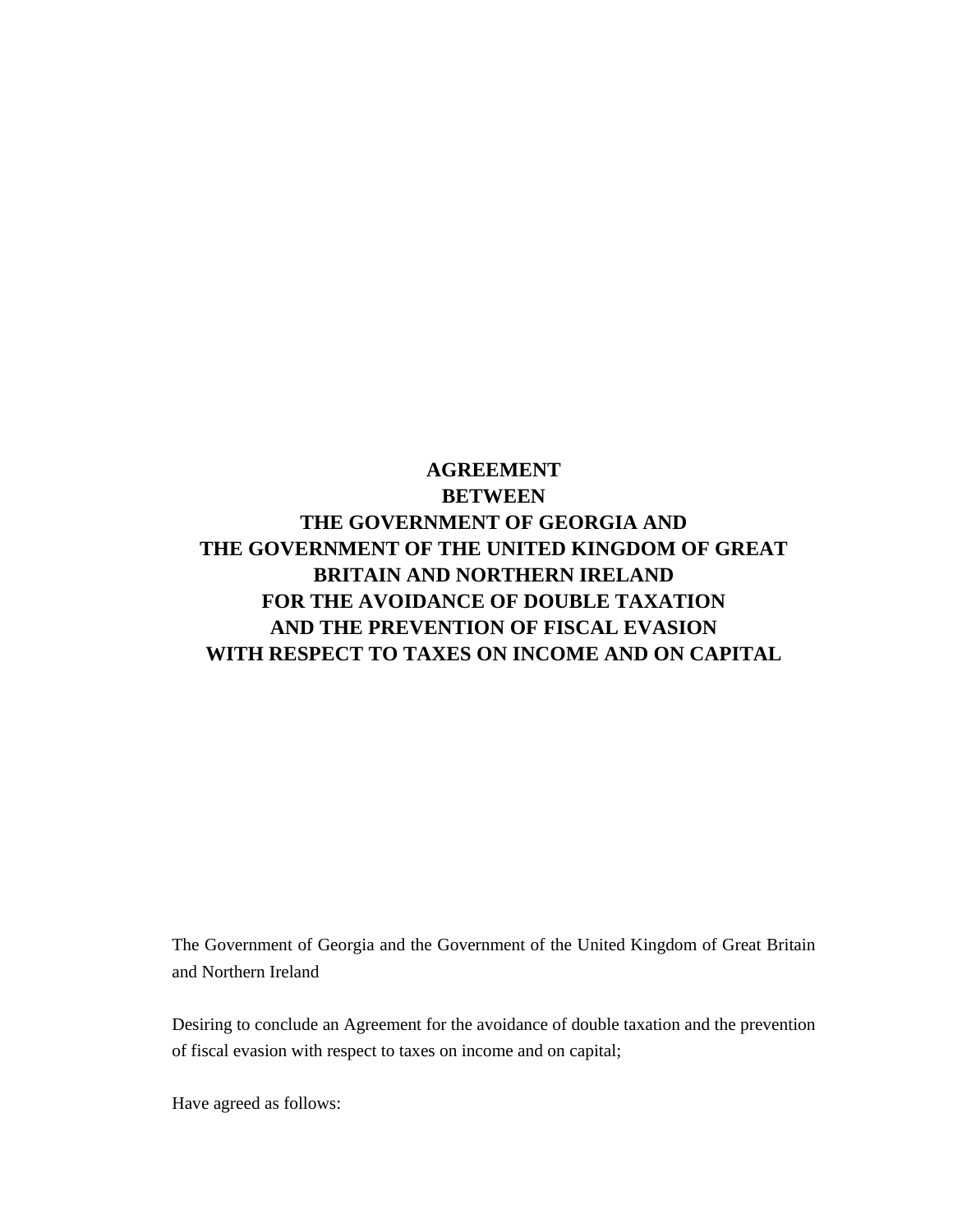#### **Persons covered**

 This Agreement shall apply to persons who are residents of one or both of the Contracting States.

# **ARTICLE 2**

# **Taxes covered**

(1) This Agreement shall apply to taxes on income and on capital imposed on behalf of a Contracting State or of its political subdivisions or local authorities, irrespective of the manner in which they are levied.

(2) There shall be regarded as taxes on income and on capital all taxes imposed on total income, or on elements of income, including taxes on gains from the alienation of movable or immovable property, as well as taxes on capital appreciation.

(3) The existing taxes to which this Agreement shall apply are in particular:

- (a) in the case of Georgia:
	- (i) the tax on profit (income) of enterprises;
	- (ii) the tax on property of enterprises;
	- (iii) the tax on income of individuals; and
	- (iv) he tax on property of individuals;

(hereinafter referred to as "Georgian tax");

- (b) in the case of the United Kingdom:
	- (i) the income tax;
	- (ii) the corporation tax; and
	- (iii) the capital gains tax;

(hereinafter referred to as "United Kingdom tax");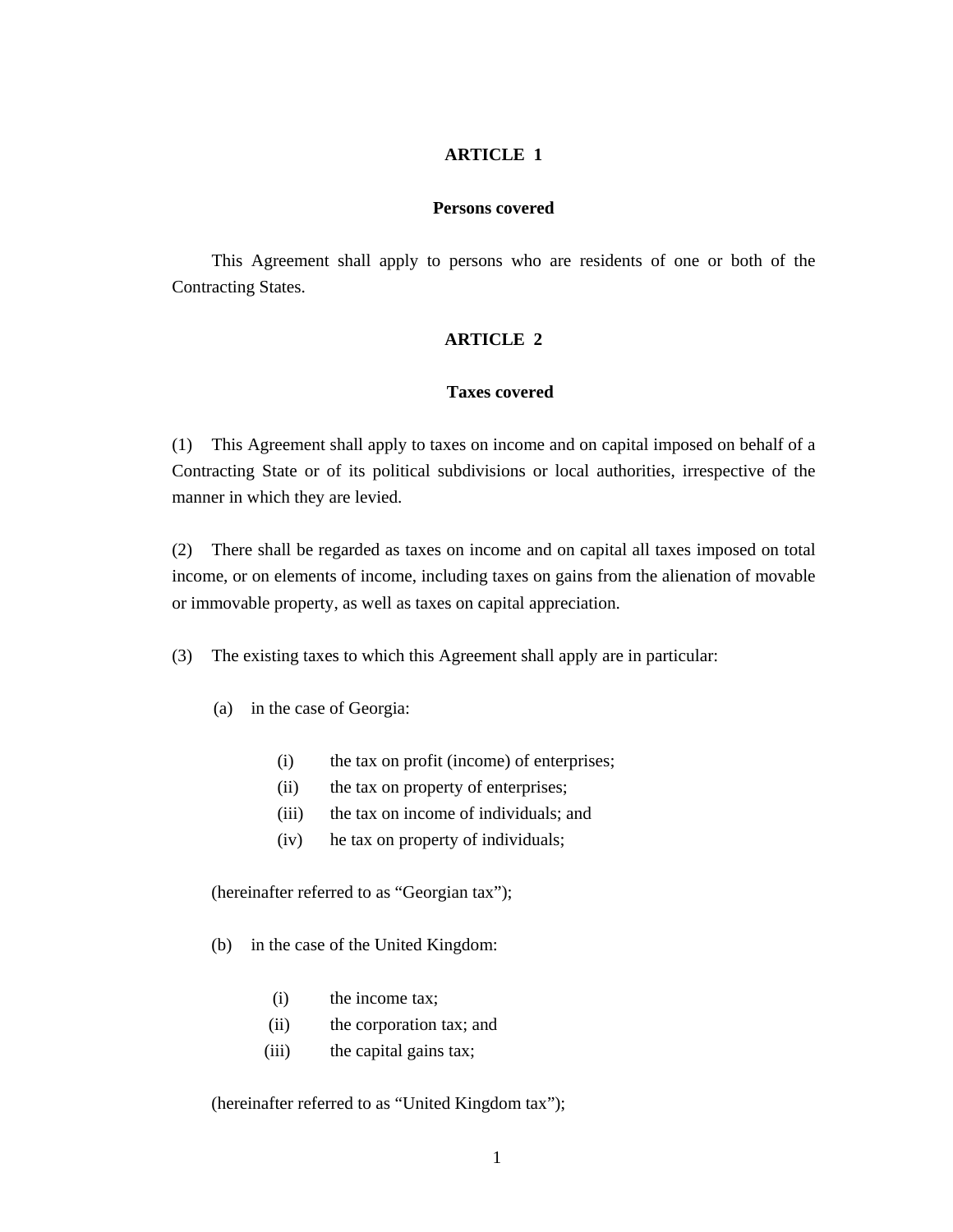(4) This Agreement shall also apply to any identical or substantially similar taxes that are imposed by either Contracting State after the date of signature of this Agreement in addition to, or in place of, the existing taxes. The competent authorities of the Contracting States shall notify each other of any significant changes that have been made in their taxation laws.

### **ARTICLE 3**

## **General definitions**

- (1) For the purposes of this Agreement, unless the context otherwise requires:
- (a) the term "Georgia" means the territory within the state borders of Georgia, including land territory, internal waters and territorial sea, the air space above them, in respect of which Georgia exercises its sovereignty, as well as the exclusive economic zone and continental shelf adjacent to its territorial sea in respect of which Georgia may exercise its sovereign rights in accordance with international law;
- (b) the term "United Kingdom" means Great Britain and Northern Ireland, including any area outside the territorial sea of the United Kingdom which in accordance with international law has been or may hereafter be designated, under the laws of the United Kingdom concerning the Continental Shelf, as an area within which the rights of the United Kingdom with respect to the sea bed and sub-soil and their natural resources may be exercised;
- (c) the terms "a Contracting State" and "the other Contracting State" mean Georgia or the United Kingdom, as the context requires;
- (d) the term "person" includes an individual, a company and any other body of persons, and does not include a partnership;
- (e) the term "company" means any body corporate or any entity that is treated as a body corporate for tax purposes;
- (f) the term "enterprise" applies to the carrying on of any business;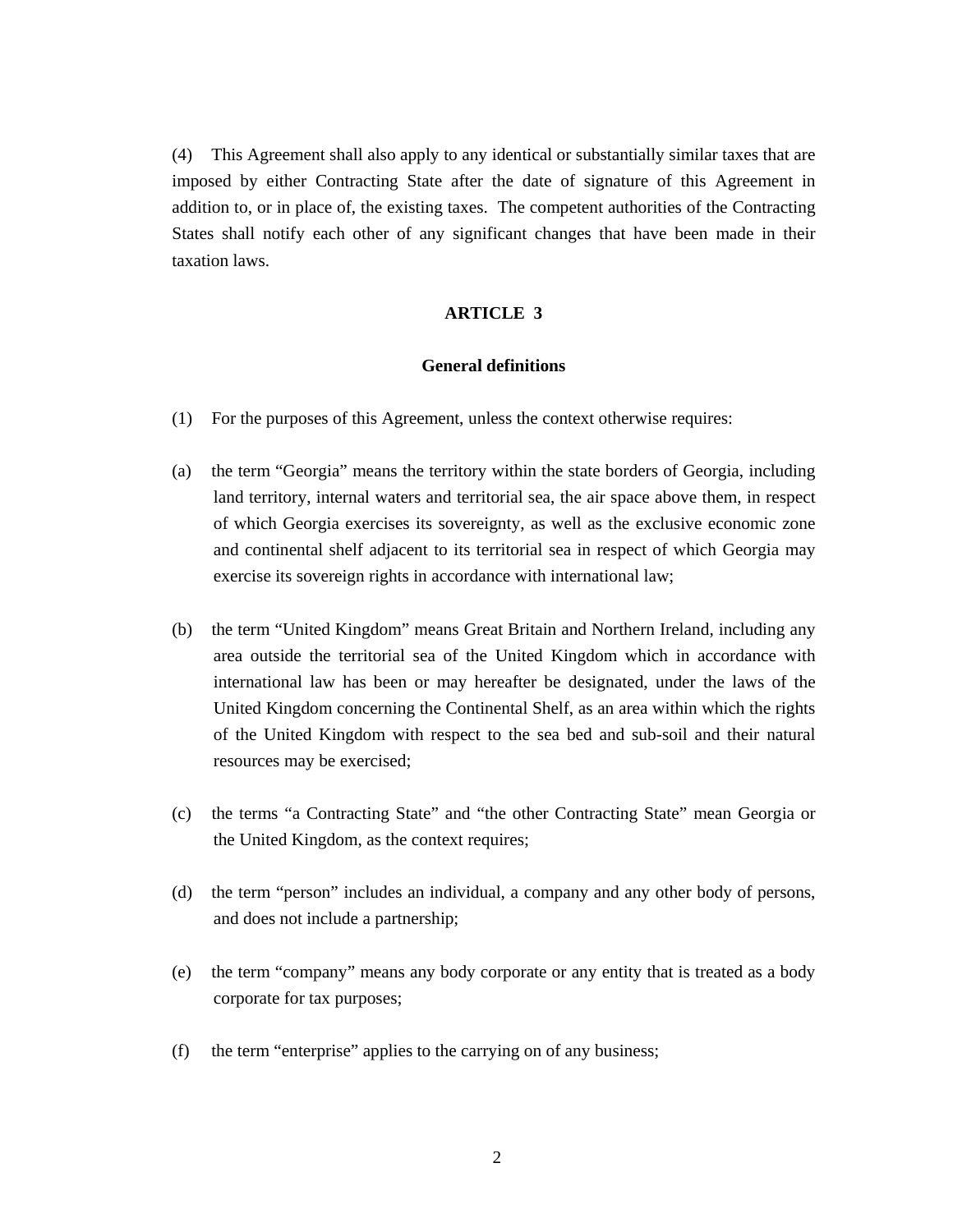- (g) the terms "enterprise of a Contracting State" and "enterprise of the other Contracting State" mean respectively an enterprise carried on by a resident of a Contracting State and an enterprise carried on by a resident of the other Contracting State;
- (h) the term "international traffic" means any transport by a ship or aircraft operated by an enterprise that has its place of effective management in a Contracting State, except when the ship or aircraft is operated solely between places in the other Contracting State;
- (i) the term "competent authority" means:
	- (i) in the case of Georgia, the Ministry of Finance or its authorized representative;
	- (ii) in the case of the United Kingdom, the Commissioners of Inland Revenue or their authorized representative;
- (j) the term "national" means:
	- (i) in relation to Georgia, any individual possessing the citizenship of Georgia and any legal person or association, deriving its status as such from the law in force in Georgia;
	- (ii) in relation to the United Kingdom, any British citizen, or any British subject not possessing the citizenship of any other Commonwealth country or territory, provided he has the right of abode in the United Kingdom; and any legal person, partnership, association or other entity deriving its status as such from the law in force in the United Kingdom;
- (k) the term "business" (economic activity) includes the performance of professional services and of other activities of an independent character.
- (l) the term "capital" means movable and immovable property. It includes especially, but is not limited to, cash, shares or other documents evidencing property rights and bonds or other debt liabilities. It also includes patents, trade marks, copyrights or similar rights and property.

(2) As regards the application of this Agreement at any time by a Contracting State, any term not defined therein shall, unless the context otherwise requires, have the meaning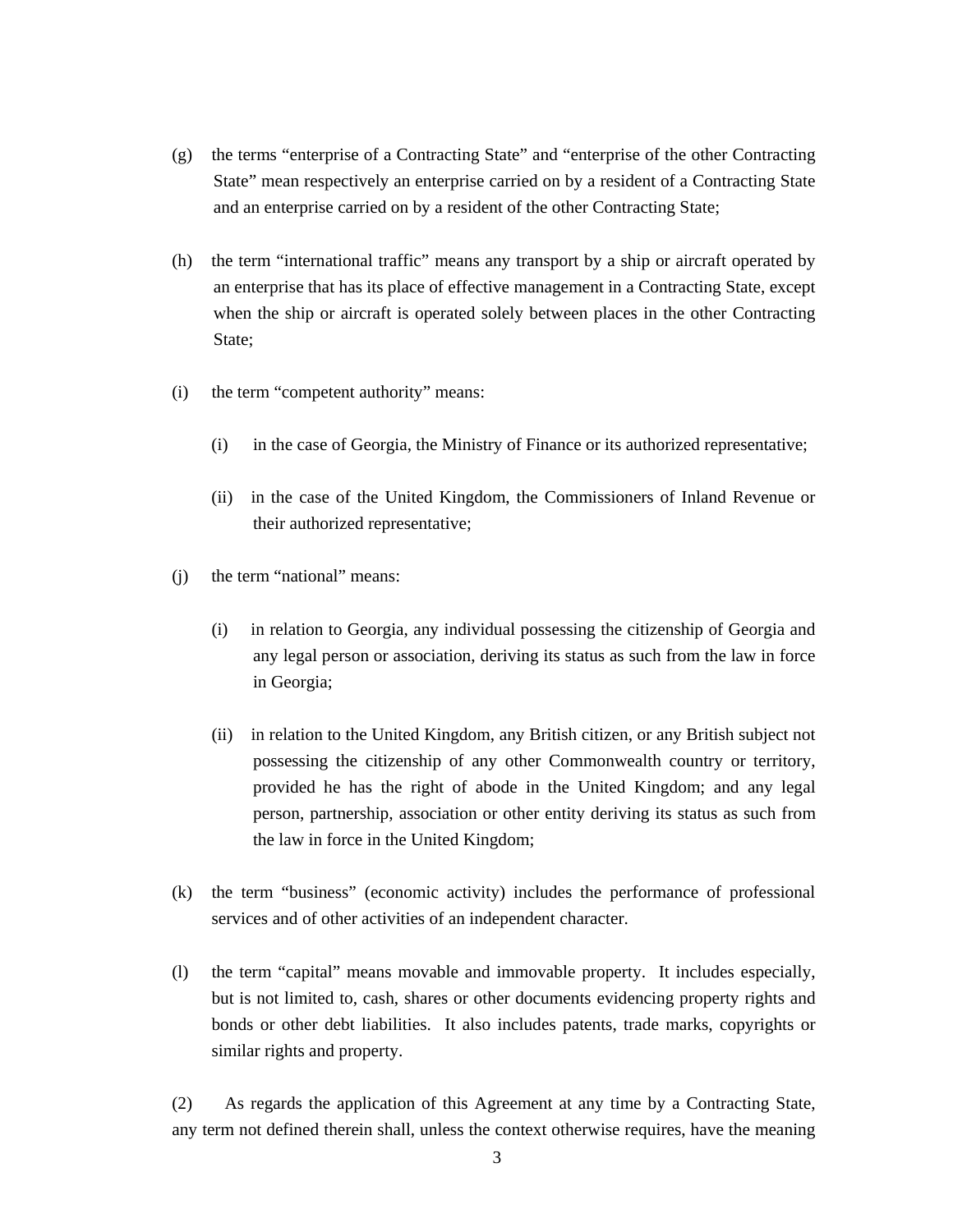that it has at that time under the laws of that State for the purposes of the taxes to which this Agreement applies, any meaning under the applicable tax laws of that State prevailing over a meaning given to the term under other laws of that State.

# **ARTICLE 4**

### **Resident**

(1) For the purposes of this Agreement, the term "resident of a Contracting State" means any person who, under the laws of that State, is liable to tax therein by reason of his domicile, residence, place of management, place of incorporation or any other criterion of a similar nature, and also includes that State and any political subdivision or local authority thereof. This term, however, does not include any person who is liable to tax in that State in respect only of income or capital from sources in that State.

(2) Where by reason of the provisions of paragraph (1) of this Article an individual is a resident of both Contracting States, then his status shall be determined in accordance with the following rules:

- (a) he shall be deemed to be a resident only of the Contracting State in which he has a permanent home available to him; if he has a permanent home available to him in both States, he shall be deemed to be a resident only of the State with which his personal and economic relations are closer (centre of vital interests);
- (b) if the Contracting State in which he has his centre of vital interests cannot be determined, or if he does not have a permanent home available to him in either State, he shall be deemed to be a resident only of the State in which he has an habitual abode;
- (c) if he has an habitual abode in both Contracting States or in neither of them, he shall be deemed to be a resident only of the State of which he is a national;
- (d) if he is a national of neither Contracting State, the competent authorities of the Contracting States shall settle the question by mutual agreement.

(3) Where by reason of the provisions of paragraph (1) of this Article a person other than an individual is a resident of both Contracting States, then it shall be deemed to be a resident only of the State in which its place of effective management is situated.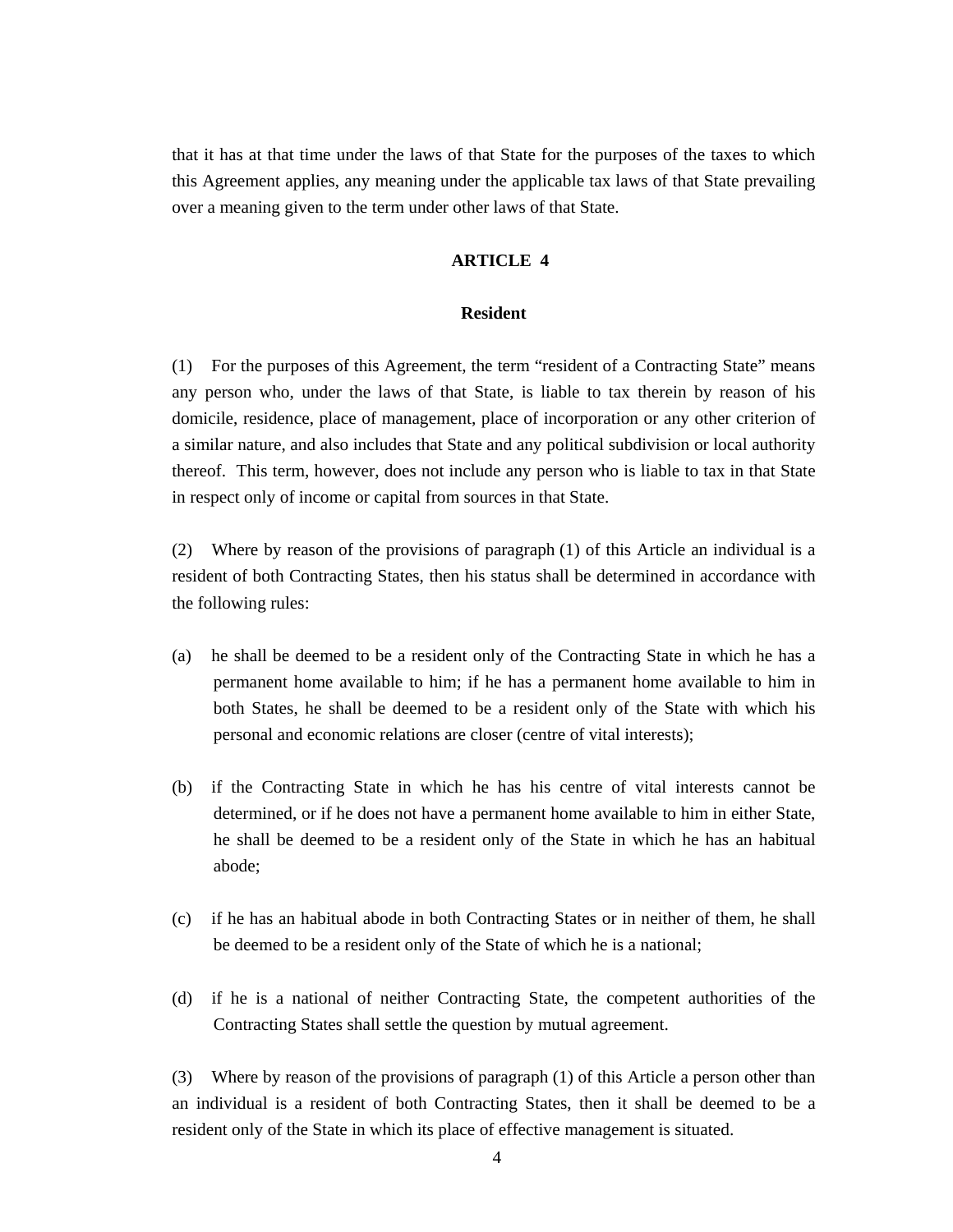#### **Permanent establishment**

(1) For the purposes of this Agreement, the term "permanent establishment" means a fixed place of business through which the business of an enterprise is wholly or partly carried on.

- (2) The term "permanent establishment" includes especially:
- (a) a place of management;
- (b) a branch;
- (c) an office;
- (d) a factory;
- (e) a workshop;
- (f) a pipeline; and
- (g) a mine, an oil or gas well, a quarry or any other place of extraction of natural resources.

(3) A building site or construction or installation project constitutes a permanent establishment only if it lasts more than six months.

(4) Notwithstanding the preceding provisions of this Article, the term "permanent establishment" shall be deemed not to include:

- (a) the use of facilities solely for the purpose of storage, display or delivery of goods or merchandise belonging to the enterprise;
- (b) the maintenance of a stock of goods or merchandise belonging to the enterprise solely for the purpose of storage, display or delivery;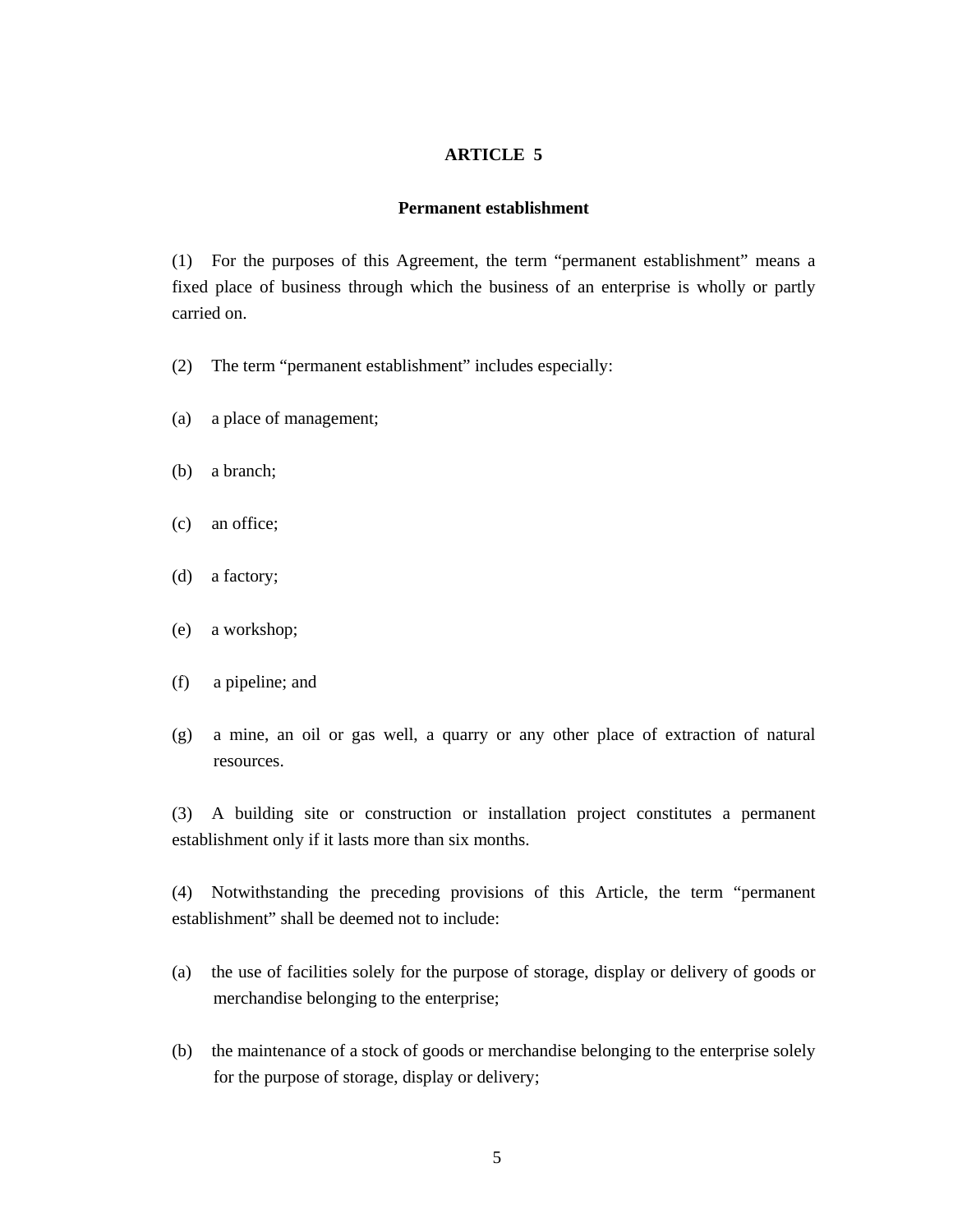- (c) the maintenance of a stock of goods or merchandise belonging to the enterprise solely for the purpose of processing by another enterprise;
- (d) the maintenance of a fixed place of business solely for the purpose of purchasing goods or merchandise, or of collecting information, for the enterprise;
- (e) the maintenance of a fixed place of business solely for the purpose of carrying on, for the enterprise, any other activity of a preparatory or auxiliary character;
- (f) the maintenance of a fixed place of business solely for any combination of activities mentioned in sub-paragraphs (a) to (e) of this paragraph, provided that the overall activity of the fixed place of business resulting from this combination is of a preparatory or auxiliary character.

(5) Notwithstanding the provisions of paragraphs (1) and (2) of this Article, where a person - other than an agent of an independent status to whom paragraph (6) of this Article applies - is acting on behalf of an enterprise and has, and habitually exercises, in a Contracting State an authority to conclude contracts on behalf of the enterprise, that enterprise shall be deemed to have a permanent establishment in that State in respect of any activities which that person undertakes for the enterprise, unless the activities of such person are limited to those mentioned in paragraph (4) of this Article which, if exercised through a fixed place of business, would not make this fixed place of business a permanent establishment under the provisions of that paragraph.

(6) An enterprise shall not be deemed to have a permanent establishment in a Contracting State merely because it carries on business in that State through a broker, general commission agent or any other agent of an independent status, provided that such persons are acting in the ordinary course of their business.

(7) The fact that a company which is a resident of a Contracting State controls or is controlled by a company which is a resident of the other Contracting State, or which carries on business in that other State (whether through a permanent establishment or otherwise), shall not of itself constitute either company a permanent establishment of the other.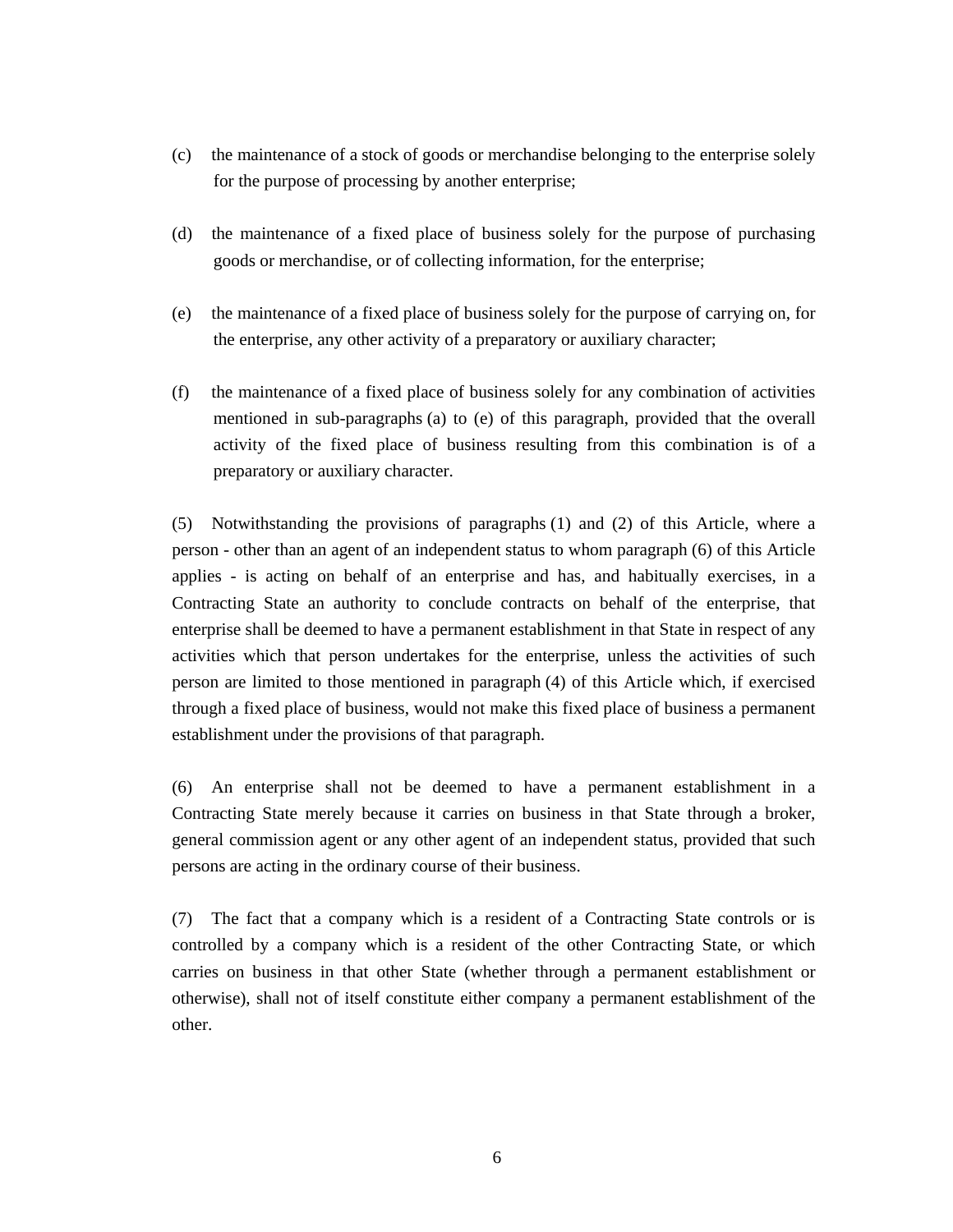#### **Income from immovable property**

(1) Income derived by a resident of a Contracting State from immovable property (including income from agriculture or forestry) situated in the other Contracting State may be taxed in that other State.

(2) The term "immovable property" shall have the meaning which it has under the law of the Contracting State in which the property in question is situated. The term shall in any case include property accessory to immovable property, livestock and equipment used in agriculture and forestry, rights to which the provisions of general law respecting landed property apply, usufruct of immovable property and rights to variable or fixed payments as consideration for the working of, or the right to work, mineral deposits, sources and other natural resources; ships and aircraft shall not be regarded as immovable property.

(3) The provisions of paragraph (1) of this Article shall apply to income derived from the direct use, letting, or use in any other form of immovable property.

(4) The provisions of paragraphs (1) and (3) of this Article shall also apply to the income from immovable property of an enterprise.

# **ARTICLE 7**

## **Business profits**

(1) The profits of an enterprise of a Contracting State shall be taxable only in that State unless the enterprise carries on business in the other Contracting State through a permanent establishment situated therein. If the enterprise carries on business as aforesaid, the profits of the enterprise may be taxed in the other State but only so much of them as is attributable to that permanent establishment.

(2) Subject to the provisions of paragraph (3) of this Article, where an enterprise of a Contracting State carries on business in the other Contracting State through a permanent establishment situated therein, there shall in each Contracting State be attributed to that permanent establishment the profits which it might be expected to make if it were a distinct and separate enterprise engaged in the same or similar activities under the same or similar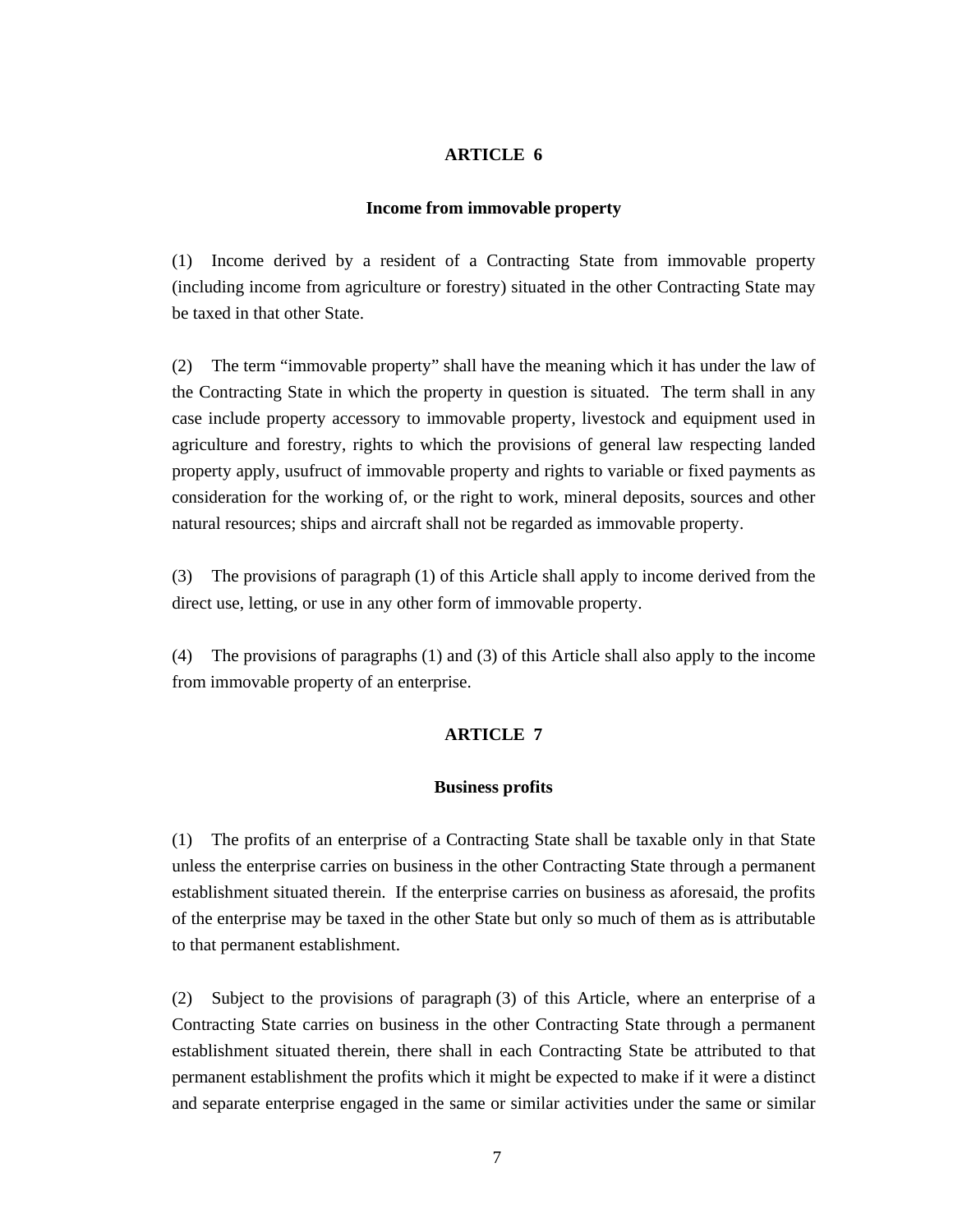conditions and dealing wholly independently with the enterprise of which it is a permanent establishment.

(3) In determining the profits of a permanent establishment, there shall be allowed as deductions expenses which are incurred for the purposes of the permanent establishment, including executive and general administrative expenses so incurred, whether in the Contracting State in which the permanent establishment is situated or elsewhere.

(4) No profits shall be attributed to a permanent establishment by reason of the mere purchase by that permanent establishment of goods or merchandise for the enterprise.

(5) For the purposes of the preceding paragraphs, the profits to be attributed to the permanent establishment shall be determined by the same method year by year unless there is good and sufficient reason to the contrary.

(6) Where profits include items of income or capital gains which are dealt with separately in other Articles of this Agreement, then the provisions of those Articles shall not be affected by the provisions of this Article.

### **ARTICLE 8**

# **Income from international traffic**

(1) Profits from the operation of ships or aircraft in international traffic shall be taxable only in the Contracting State in which the place of effective management of the enterprise is situated.

(2) If the place of effective management of a shipping enterprise is aboard a ship, then it shall be deemed to be situated in the Contracting State in which the home harbour of the ship is situated, or if there is no such home harbour, in the Contracting State of which the operator of the ship is a resident.

(3) The provisions of paragraph (1) of this Article shall also apply to profits from the participation in a pool, joint business or an international operating agency.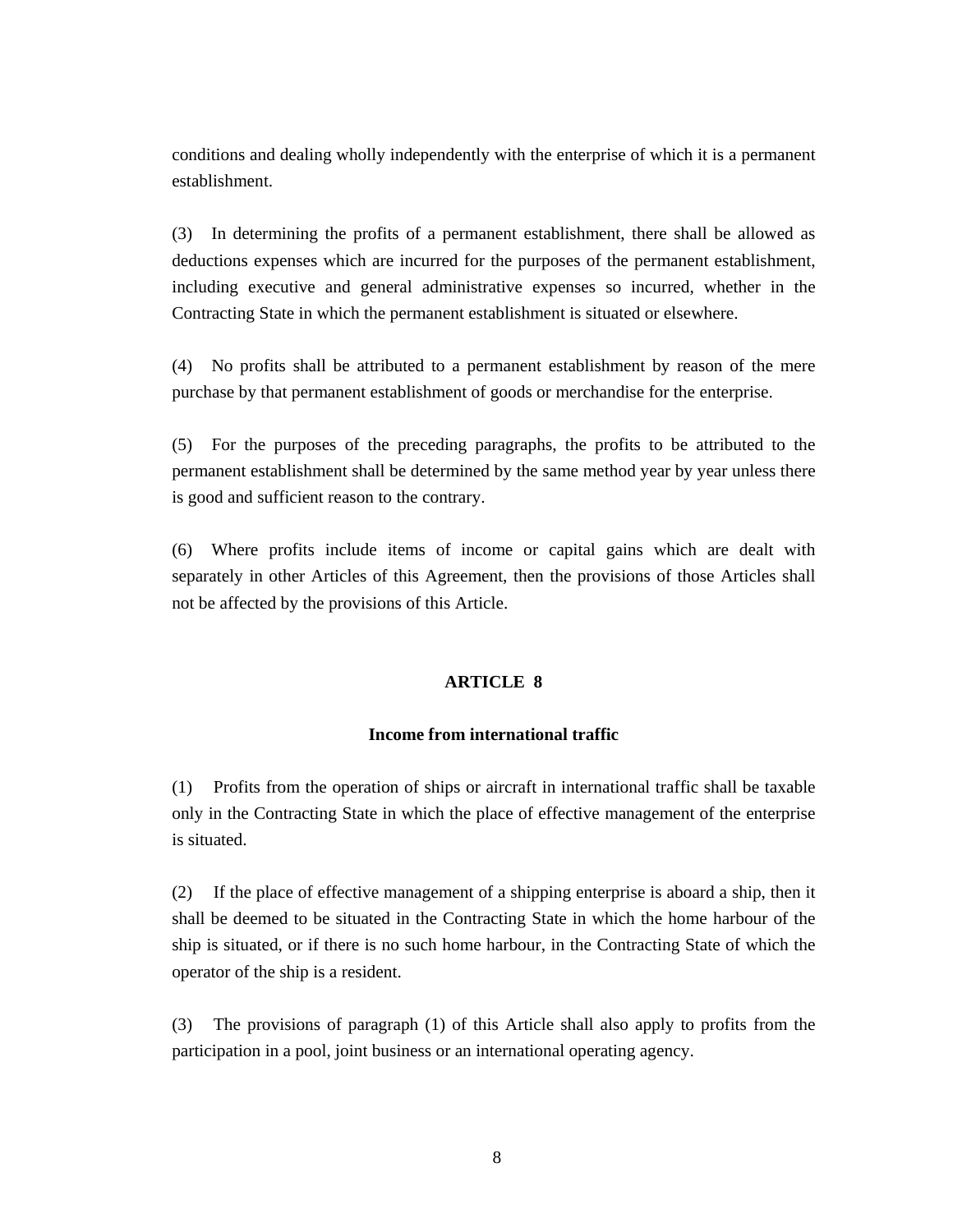### **Associated enterprises**

# (1) Where:

- (a) an enterprise of a Contracting State participates directly or indirectly in the management, control or capital of an enterprise of the other Contracting State; or
- (b) the same persons participate directly or indirectly in the management, control or capital of an enterprise of a Contracting State and an enterprise of the other Contracting State;

and in either case conditions are made or imposed between the two enterprises in their commercial or financial relations which differ from those which would be made between independent enterprises, then any profits which would, but for those conditions, have accrued to one of the enterprises, but, by reason of those conditions, have not so accrued, may be included by a Contracting State in the profits of that enterprise and taxed accordingly.

(2) Where a Contracting State includes in the profits of an enterprise of that State - and taxes accordingly - profits on which an enterprise of the other Contracting State has been charged to tax in that other State and the profits so included are profits which would have accrued to the enterprise of the first-mentioned State if the conditions made between the two enterprises had been those which would have been made between independent enterprises, then that other State shall make an appropriate adjustment to the amount of the tax charged therein on those profits. In determining such adjustment, due regard shall be had to the other provisions of this Agreement and the competent authorities of the Contracting States shall if necessary consult each other.

# **ARTICLE 10**

#### **Dividends**

(1) Dividends paid by a company which is a resident of a Contracting State to a resident of the other Contracting State may be taxed in that other State.

(2) However, such dividends: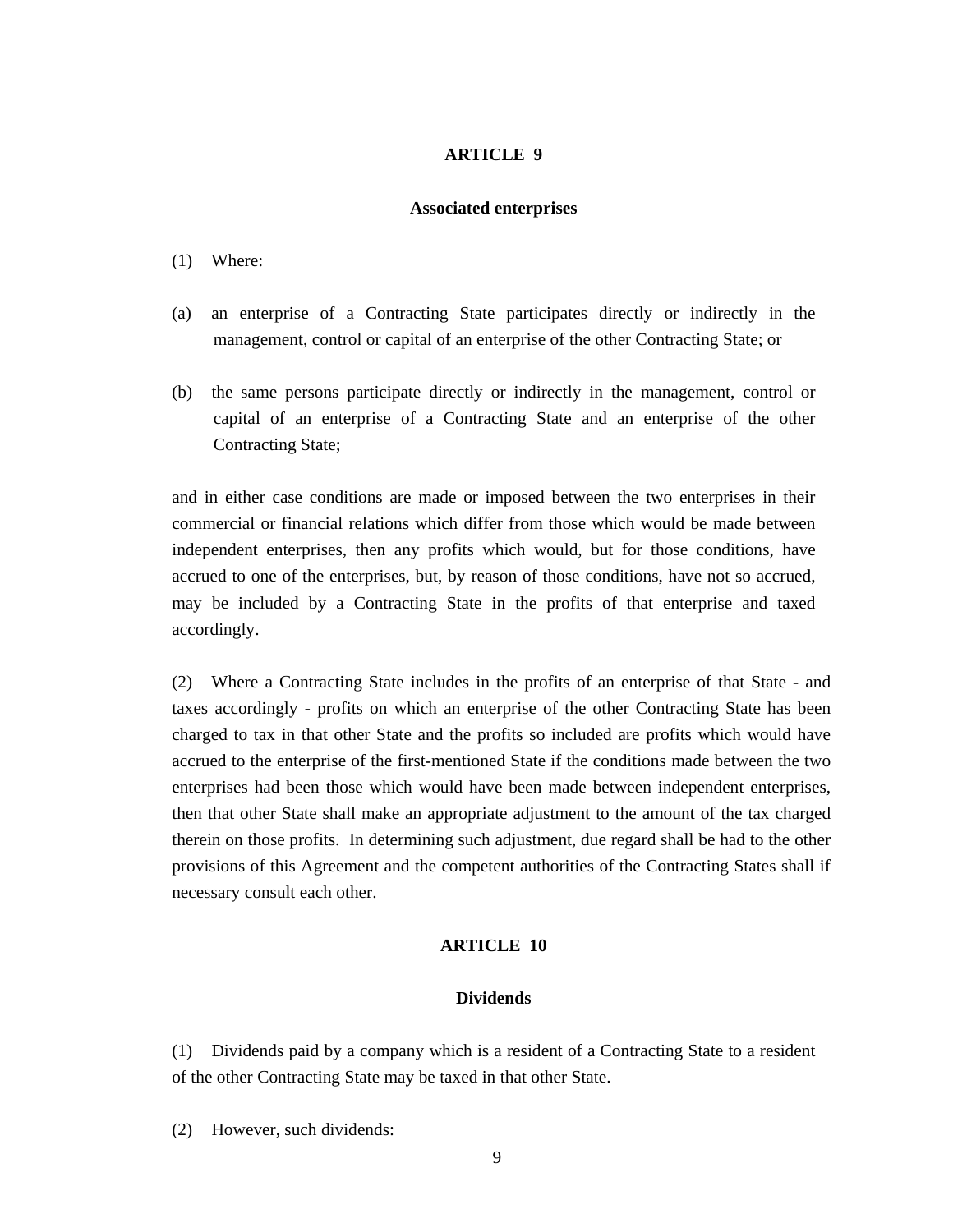- (a) shall be exempt from tax in the Contracting State of which the company paying the dividends is a resident if the beneficial owner is a company which is a resident of the other Contracting State and controls, directly or indirectly, at least 50 per cent of the voting power in the company paying the dividends and has invested at least £2 million (or the equivalent amount in the currency of Georgia) in the share capital of the company paying the dividends at the date of payment of the dividends;
- (b) except as provided in sub-paragraph (a) of this paragraph, may also be taxed in the Contracting State of which the company paying the dividends is a resident and according to the laws of that State, but if the beneficial owner of the dividends is a resident of the other Contracting State, the tax so charged shall not exceed:
	- (i) 5 per cent of the gross amount of the dividends if the beneficial owner is a company which controls, directly or indirectly, at least 10 per cent of the voting power in the company paying the dividends;
	- (ii) 10 per cent of the gross amount of the dividends in all other cases.

This paragraph shall not affect the taxation of the company in respect of the profits out of which the dividends are paid.

(3) The term "dividends" as used in this Article means income from shares, mining shares, founders' shares or other rights, not being debt-claims, participating in profits, as well as income from other corporate rights which is subjected to the same taxation treatment as income from shares by the laws of the Contracting State of which the company making the distribution is a resident and also includes any other item which, under the laws of the State of which the company paying the dividend is a resident, is treated as a dividend or distribution of a company.

(4) The provisions of paragraphs (1) and (2) of this Article shall not apply if the beneficial owner of the dividends, being a resident of a Contracting State, carries on business in the other Contracting State of which the company paying the dividends is a resident, through a permanent establishment situated therein, and the holding in respect of which the dividends are paid is effectively connected with such permanent establishment. In such case the provisions of Article 7 of this Agreement shall apply.

(5) Where a company which is a resident of a Contracting State derives profits or income from the other Contracting State, that other State may not impose any tax on the dividends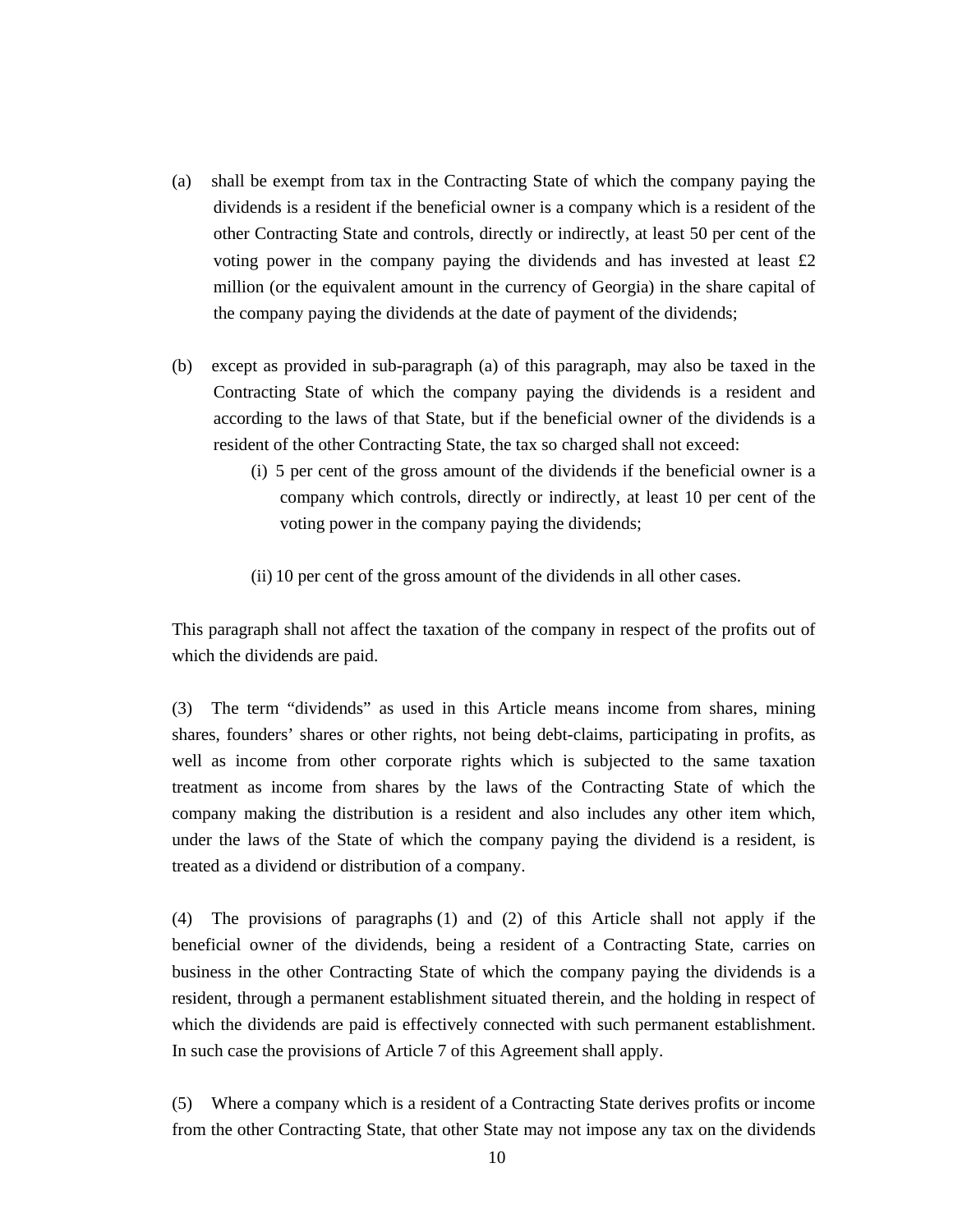paid by the company, except insofar as such dividends are paid to a resident of that other State or insofar as the holding in respect of which the dividends are paid is effectively connected with a permanent establishment situated in that other State, nor subject the company's undistributed profits to a tax on undistributed profits, even if the dividends paid or the undistributed profits consist wholly or partly of profits or income arising in that other State.

(6) The provisions of this Article shall not apply if it was the main purpose or one of the main purposes of any person concerned with the creation or assignment of the shares or other rights in respect of which the dividend is paid to take advantage of this Article by means of that creation or assignment.

# **ARTICLE 11**

#### **Interest**

(1) Interest arising in a Contracting State and beneficially owned by a resident of the other Contracting State shall be taxable only in that other State.

(2) The term "interest" as used in this Article means income from debt-claims of every kind, whether or not secured by mortgage and whether or not carrying a right to participate in the debtor's profits, and in particular, income from government securities and income from bonds or debentures. The term shall not include any item which is treated as a dividend under the provisions of Article 10 of this Agreement.

(3) The provisions of paragraph (1) of this Article shall not apply if the beneficial owner of the interest, being a resident of a Contracting State, carries on business in the other Contracting State in which the interest arises, through a permanent establishment situated therein, and the debt-claim in respect of which the interest is paid is effectively connected with such permanent establishment. In such case the provisions of Article 7 of this Agreement shall apply.

(4) Where, by reason of a special relationship between the payer and the beneficial owner or between both of them and some other person, the amount of the interest paid exceeds, for whatever reason, the amount which would have been agreed upon by the payer and the beneficial owner in the absence of such relationship, the provisions of this Article shall apply only to the last-mentioned amount. In such case, the excess part of the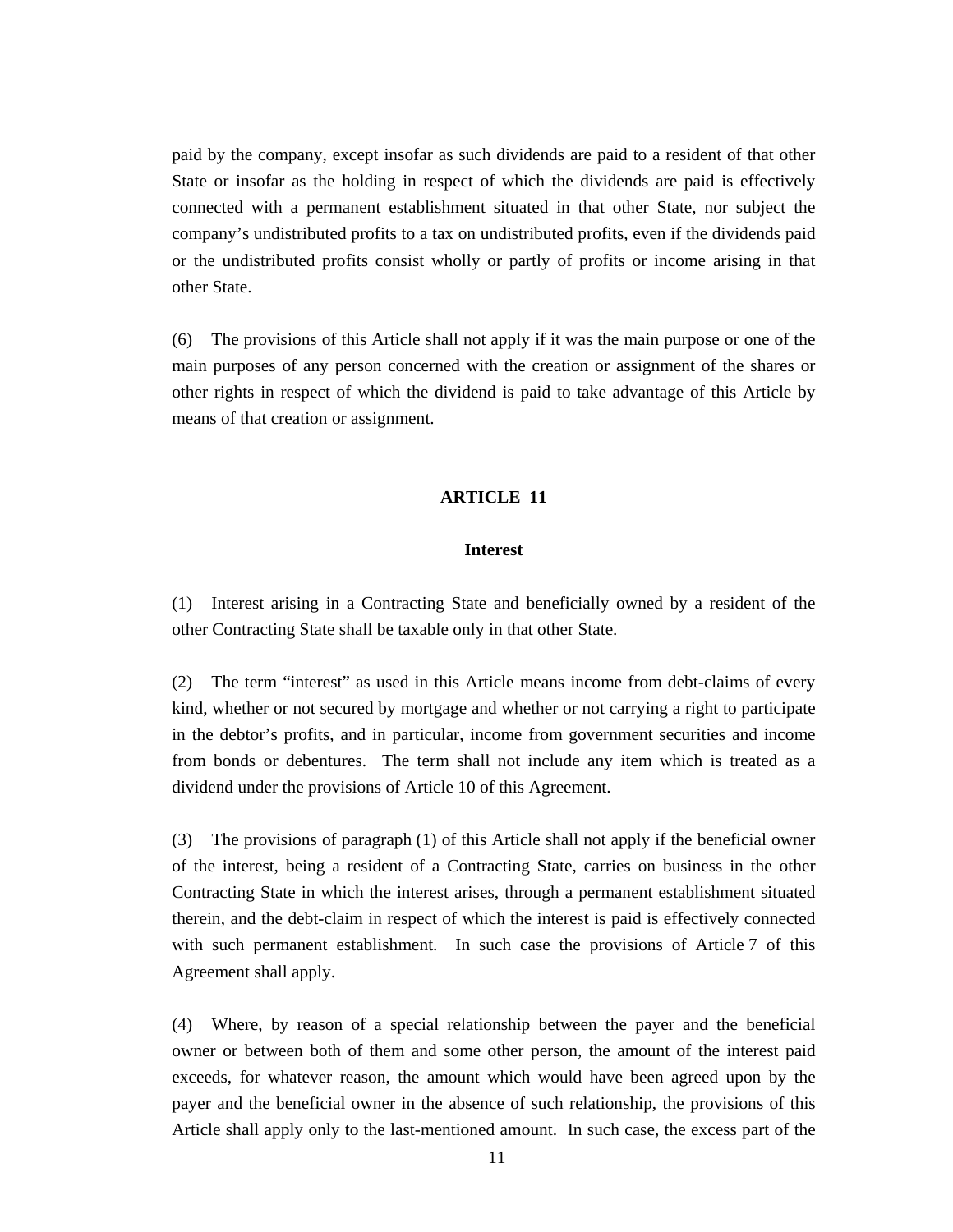payments shall remain taxable according to the laws of each Contracting State, due regard being had to the other provisions of this Agreement.

(5) The provisions of this Article shall not apply if it was the main purpose or one of the main purposes of any person concerned with the creation or assignment of the debt-claim in respect of which the interest is paid to take advantage of this Article by means of that creation or assignment.

# **ARTICLE 12**

### **Royalties**

(1) Royalties arising in a Contracting State and beneficially owned by a resident of the other Contracting State shall be taxable only in that other State.

(2) The term "royalties" as used in this Article means payments of any kind received as a consideration for the use of, or the right to use, any copyright of literary, artistic or scientific work (including cinematograph films, and films or tapes for radio or television broadcasting), any patent, trade mark, design or model, plan, secret formula or process, or for information (know-how) concerning industrial, commercial or scientific experience.

(3) The provisions of paragraph (1) of this Article shall not apply if the beneficial owner of the royalties, being a resident of a Contracting State, carries on business in the other Contracting State in which the royalties arise, through a permanent establishment situated therein, and the right or property in respect of which the royalties are paid is effectively connected with such permanent establishment. In such case the provisions of Article 7 of this Agreement shall apply.

(4) Where, by reason of a special relationship between the payer and the beneficial owner or between both of them and some other person, the amount of the royalties paid exceeds, for whatever reason, the amount which would have been agreed upon by the payer and the beneficial owner in the absence of such relationship, the provisions of this Article shall apply only to the last-mentioned amount. In such case, the excess part of the payments shall remain taxable according to the laws of each Contracting State, due regard being had to the other provisions of this Agreement.

(5) The provisions of this Article shall not apply if it was the main purpose or one of the main purposes of any person concerned with the creation or assignment of the rights in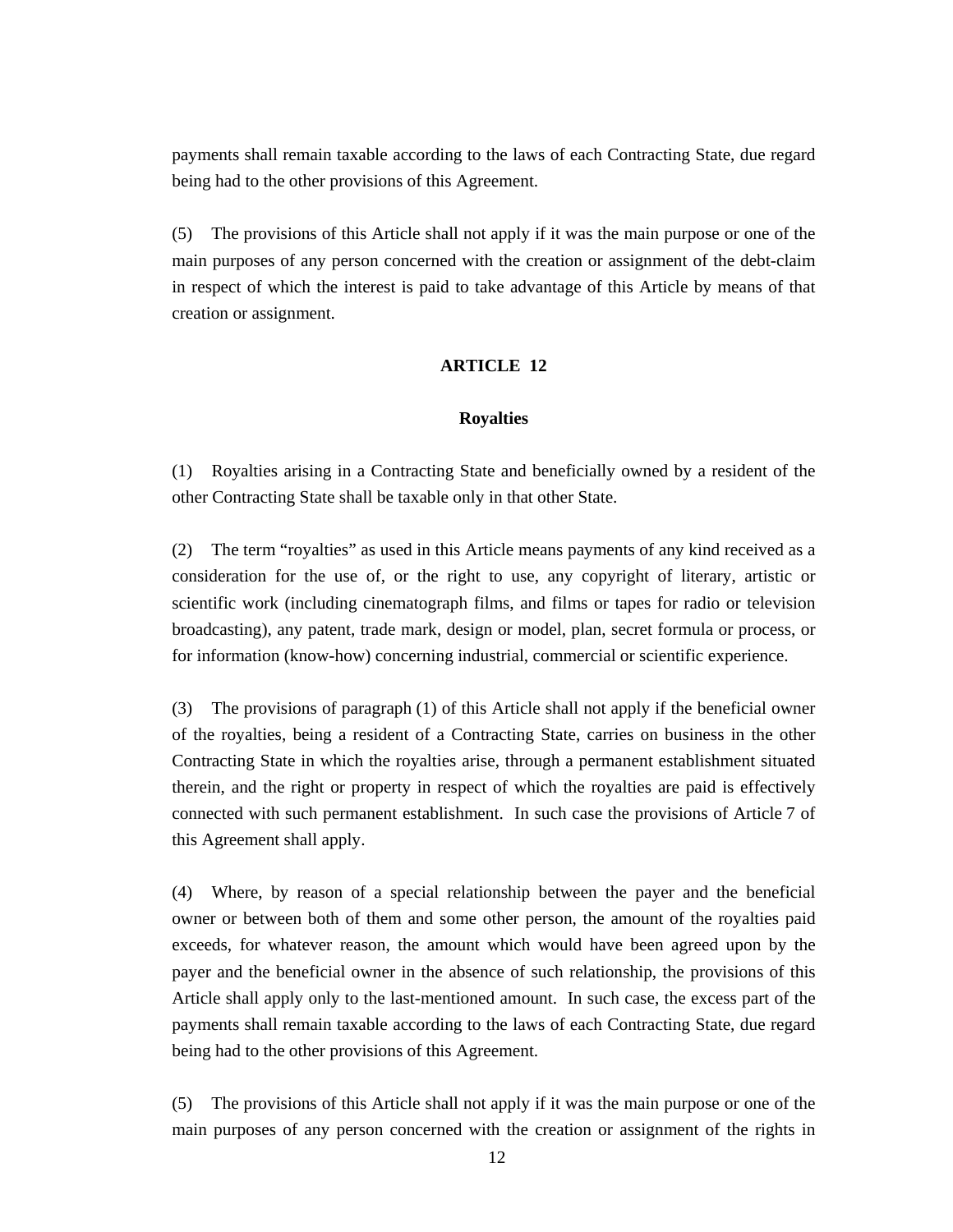respect of which the royalties are paid to take advantage of this Article by means of that creation or assignment.

# **ARTICLE 13**

### **Capital gains**

(1) Gains derived by a resident of a Contracting State from the alienation of immovable property referred to in Article 6 of this Agreement and situated in the other Contracting State may be taxed in that other State.

- (2) Gains derived by a resident of a Contracting State from the alienation of:
- (a) shares, other than shares in which there is substantial and regular trading on a recognized Stock Exchange, deriving more than half of their value directly or indirectly from immovable property situated in the other Contracting State, or
- (b) an interest in a partnership or trust the assets of which consist principally of immovable property situated in the other Contracting State, or of shares referred to in sub-paragraph (a) of this paragraph, may be taxed in that other State.

(3) Gains from the alienation of movable property forming part of the business property of a permanent establishment which an enterprise of a Contracting State has in the other Contracting State, including such gains from the alienation of such a permanent establishment (alone or with the whole enterprise), may be taxed in that other State.

 (4) Gains derived by a resident of a Contracting State from the alienation of ships or aircraft operated in international traffic by an enterprise of that Contracting State or movable property pertaining to the operation of such ships or aircraft, shall be taxable only in that State.

(5) Gains from the alienation of any property other than that referred to in paragraphs (1), (2), (3) and (4) of this Article shall be taxable only in the Contracting State of which the alienator is a resident.

(6) The provisions of this Article shall not affect the right of a Contracting State to levy according to its law a tax chargeable in respect of gains from the alienation of any property on a person who is a resident of that State at any time during the fiscal year in which the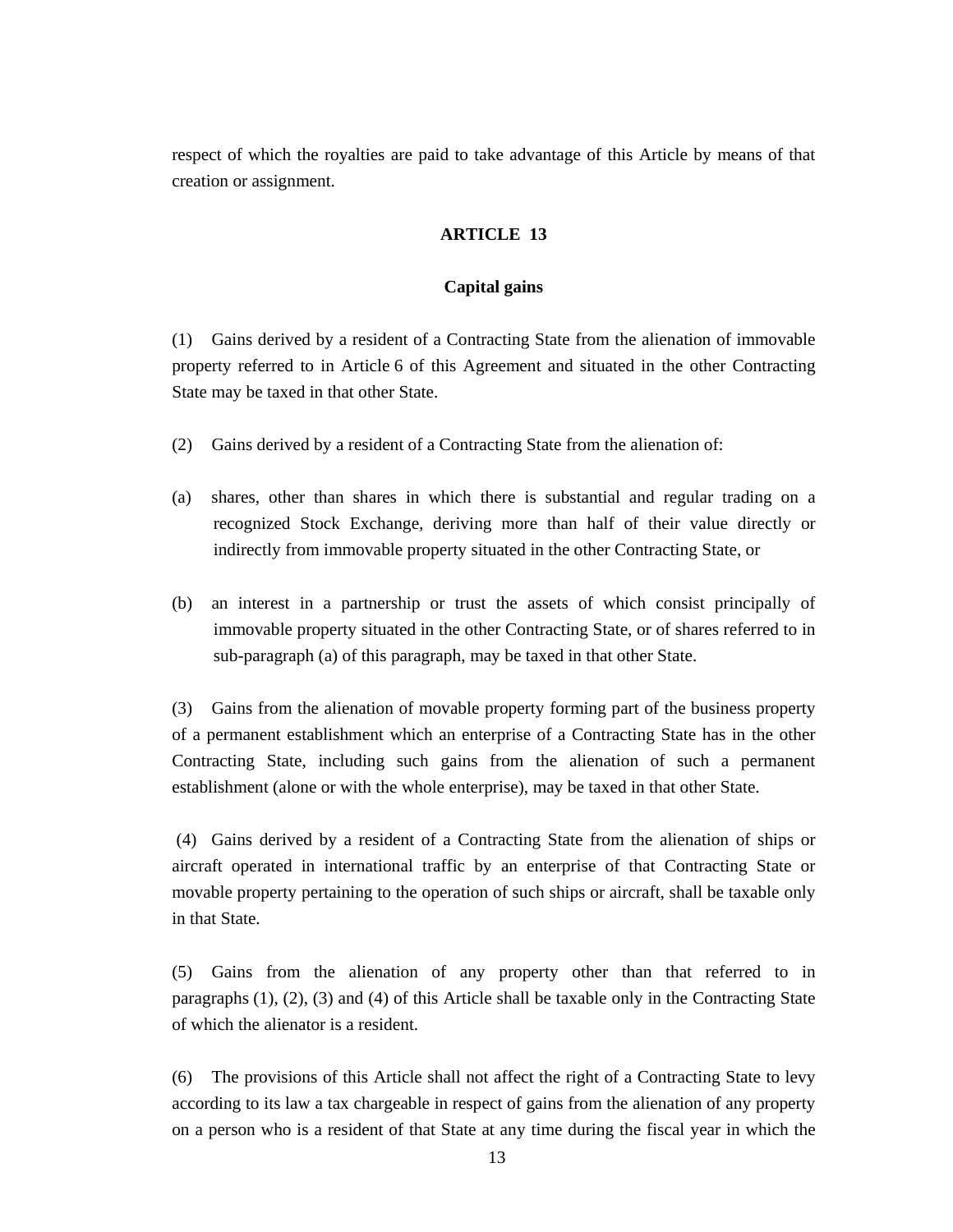property is alienated, or has been so resident at any time during the six years immediately preceding that year.

# **ARTICLE 14**

#### **Income from employment**

(1) Subject to the provisions of Articles 15, 17, 18, 19 and 20 of this Agreement, salaries, wages and other similar remuneration derived by a resident of a Contracting State in respect of an employment shall be taxable only in that State unless the employment is exercised in the other Contracting State. If the employment is so exercised, such remuneration as is derived therefrom may be taxed in that other State.

(2) Notwithstanding the provisions of paragraph (1) of this Article, remuneration derived by a resident of a Contracting State in respect of an employment exercised in the other Contracting State shall be taxable only in the first-mentioned State if:

- (a) the recipient is present in the other State for a period or periods not exceeding in the aggregate 183 days in any twelve month period commencing or ending in the fiscal year concerned; and
- (b) the remuneration is paid by, or on behalf of, an employer who is not a resident of the other State; and
- (c) the remuneration is not borne by a permanent establishment which the employer has in the other State.

(3) Notwithstanding the preceding provisions of this Article, remuneration derived in respect of an employment exercised aboard a ship or aircraft operated in international traffic may be taxed in the Contracting State in which the place of effective management of the enterprise is situated.

### **ARTICLE 15**

# **Directors' fees**

 Directors' fees and other similar payments derived by a resident of a Contracting State in his capacity as a member of the board of directors of a company which is a resident of the other Contracting State may be taxed in that other State.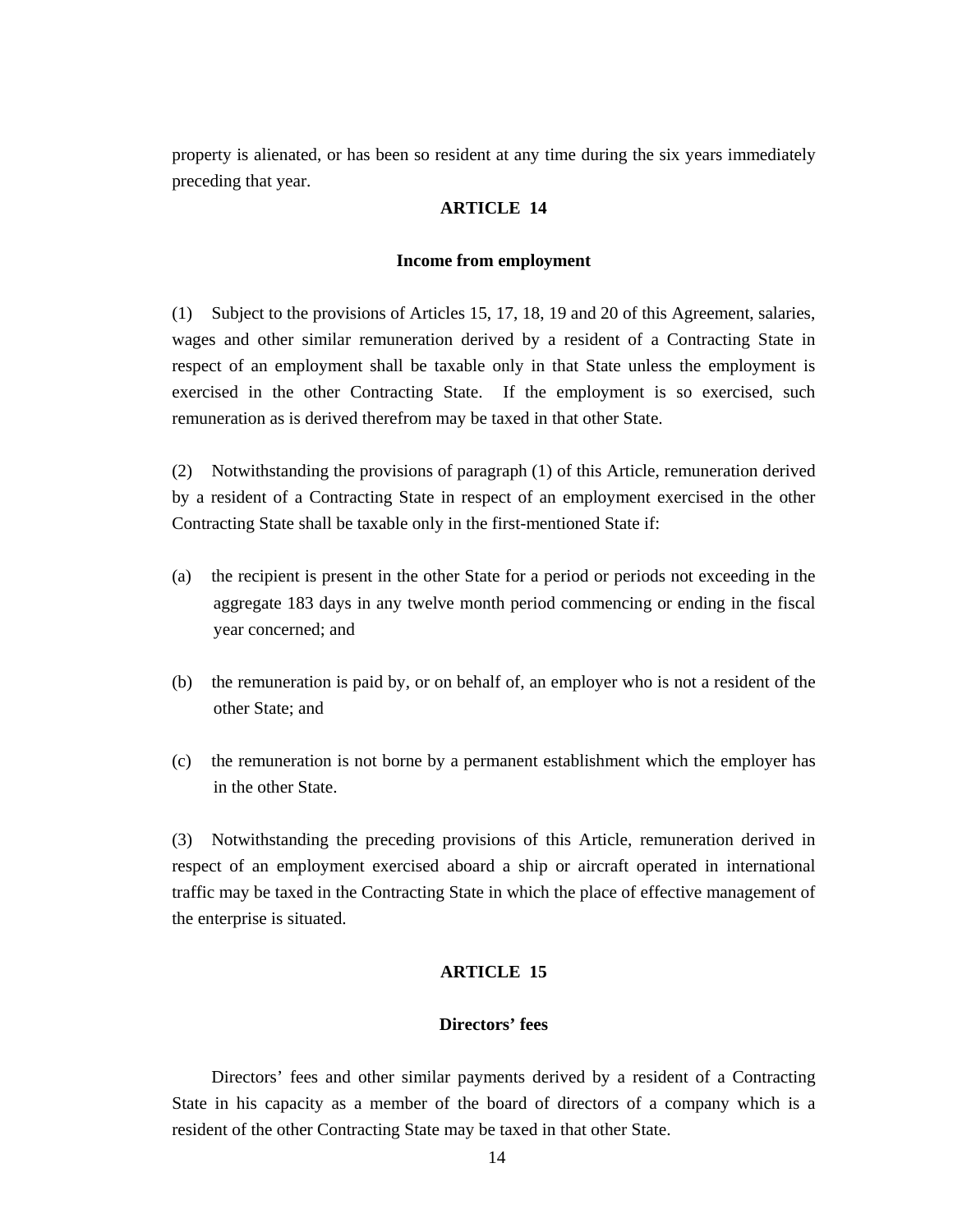#### **Artistes and sportsmen**

(1) Notwithstanding the provisions of Articles 7 and 14 of this Agreement, income derived by a resident of a Contracting State as an entertainer, such as a theatre, motion picture, radio or television artiste, or a musician, or as a sportsman, from his personal activities as such exercised in the other Contracting State, may be taxed in that other State.

(2) Where income in respect of personal activities exercised by an entertainer or a sportsman in his capacity as such accrues not to the entertainer or sportsman himself but to another person, that income may, notwithstanding the provisions of Articles 7 and 14 of this Agreement, be taxed in the Contracting State in which the activities of the entertainer or sportsman are exercised.

#### **ARTICLE 17**

## **Pensions and annuities**

- (1) Subject to the provisions of paragraph (2) of Article 18 of this Agreement:
- (a) pensions and other similar remuneration paid in consideration of past employment, and
- (b) any annuity paid,

to an individual who is a resident of a Contracting State shall be taxable only in that State.

(2) The term "annuity" means a stated sum payable to an individual periodically at stated times during his life or during a specified or ascertainable period of time under an obligation to make the payments in return for adequate and full consideration in money or money's worth.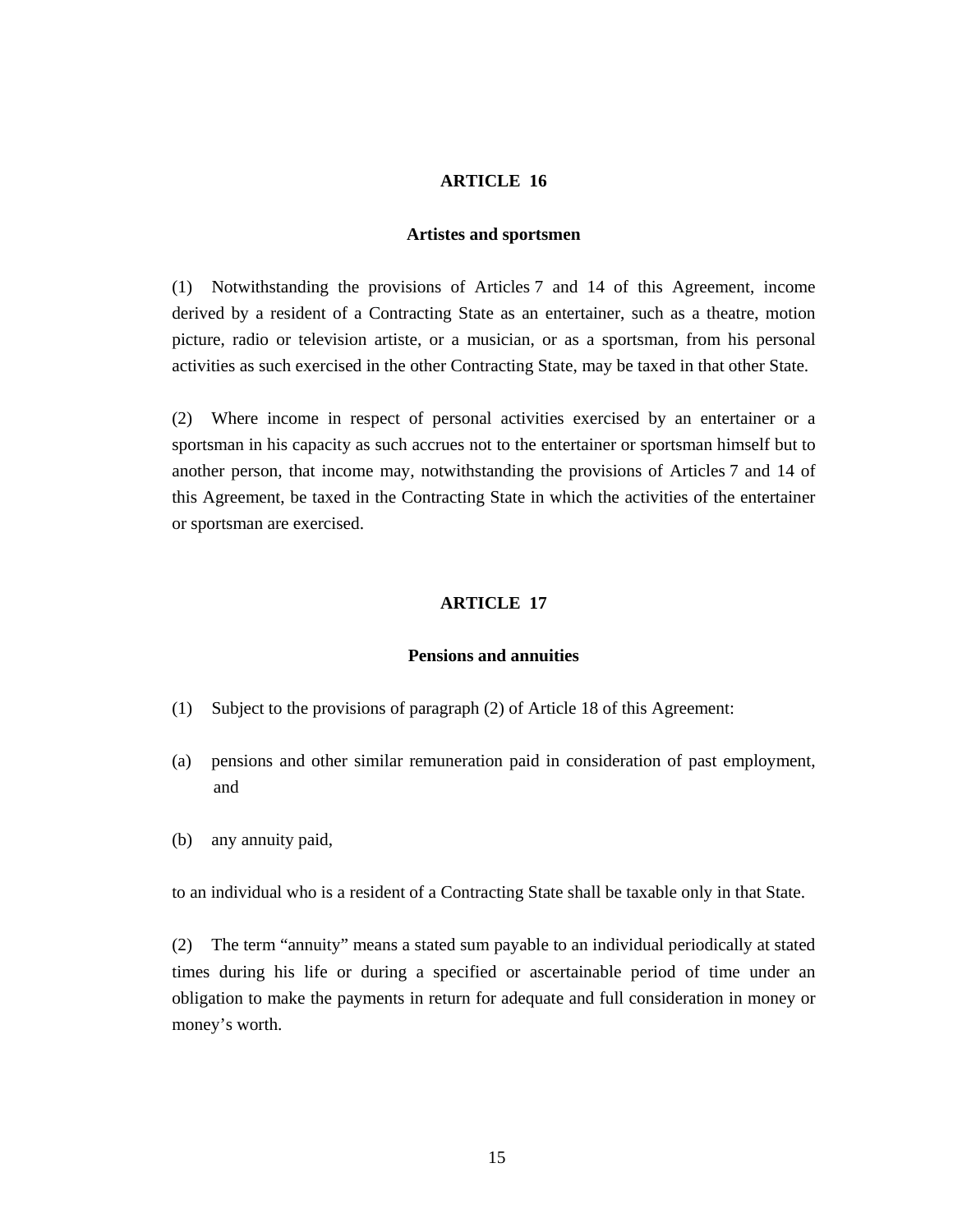#### **Government service**

- (1) (a) Salaries, wages and other similar remuneration, other than a pension, paid by a Contracting State or a political subdivision or a local authority thereof to an individual in respect of services rendered to that State or subdivision or authority shall be taxable only in that State.
	- (b) However, such salaries, wages and other similar remuneration shall be taxable only in the other Contracting State if the services are rendered in that State and the individual is a resident of that State who:
		- (i) is a national of that State; or
		- (ii) did not become a resident of that State solely for the purpose of rendering the services.
- (2) (a) Any pension paid by, or out of funds created by, a Contracting State or a political subdivision or a local authority thereof to an individual in respect of services rendered to that State or subdivision or authority shall be taxable only in that State.
	- (b) However, such pension shall be taxable only in the other Contracting State if the individual is a resident of, and a national of, that State.

(3) The provisions of Articles 14, 15, 16 and 17 of this Agreement shall apply to salaries, wages and other similar remuneration, and to pensions, in respect of services rendered in connection with a business carried on by a Contracting State or a political subdivision or a local authority thereof.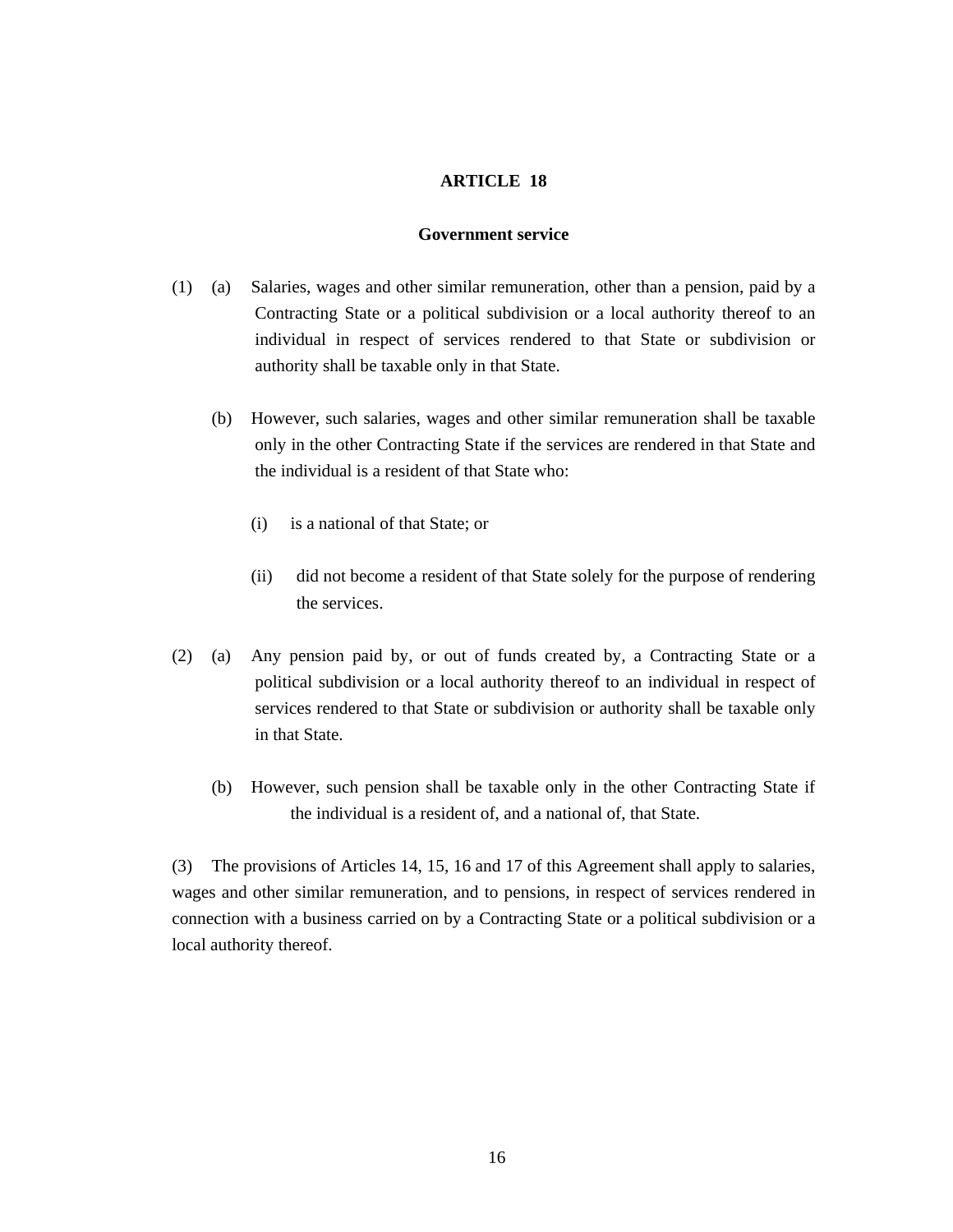### **Students**

 A student, business apprentice or trainee who is or was immediately before visiting a Contracting State a resident of the other Contracting State and who is present in the firstmentioned State solely for the purpose of his education or training shall be exempt from tax in that first-mentioned State on:

- (a) all remittances made from abroad for the purpose of his maintenance, education or training; and
- (b) all scholarships, grants, allowances and awards from governmental, charitable, scientific, literary or educational organizations for the purpose of his maintenance, education or training.

#### **ARTICLE 20**

#### **Professors, teachers and researchers**

(1) A professor, teacher or researcher who visits one of the Contracting States for a period not exceeding two years for the purpose of teaching or engaging in research at a university, college, school or other establishment for teaching or research in that State, and who immediately before that visit was a resident of the other Contracting State, shall be taxable only in that other State on any remuneration for such teaching or research. However, this paragraph shall apply only for a period not exceeding two years from the date the individual first visits the first-mentioned State for such purpose.

(2) The provisions of this Article shall apply to income from research only if such research is undertaken by the individual in the public interest and not primarily for the benefit of some other private person or persons.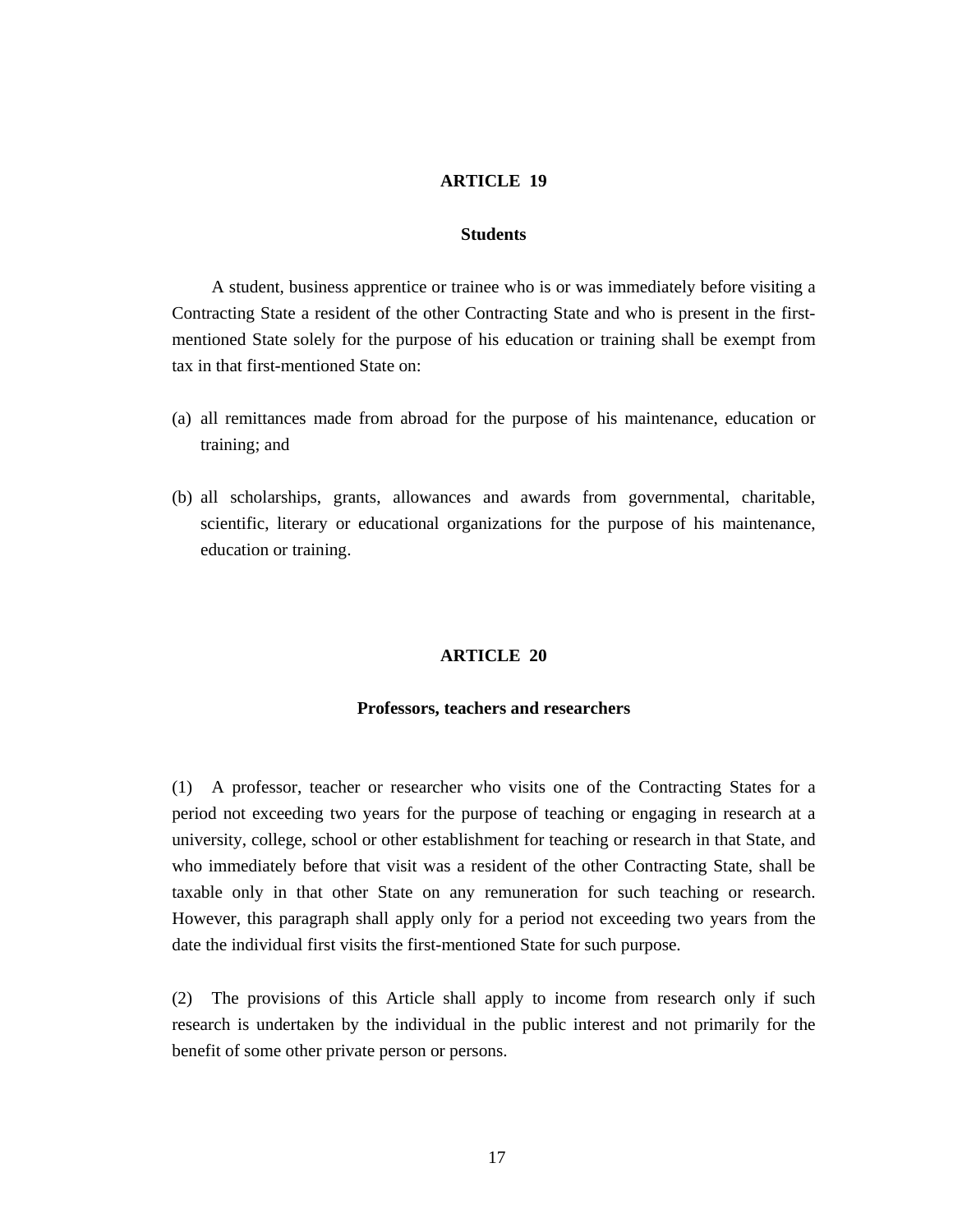## **Other income**

(1) Items of income beneficially owned by a resident of a Contracting State, wherever arising, which are not dealt with in the foregoing Articles of this Agreement, other than income paid out of trusts or the estates of deceased persons in the course of administration, shall be taxable only in that State.

(2) The provisions of paragraph (1) of this Article shall not apply to income, other than income from immovable property as defined in paragraph (2) of Article 6 of this Agreement, if the beneficial owner of such income, being a resident of a Contracting State, carries on business in the other Contracting State through a permanent establishment situated therein, and the right or property in respect of which the income is paid is effectively connected with such permanent establishment. In such case the provisions of Article 7 of this Agreement shall apply.

(3) Where, by reason of a special relationship between the resident referred to in paragraph (1) of this Article and some other person, or between both of them and some third person, the amount of the income referred to in that paragraph exceeds the amount (if any) which would have been agreed upon between them in the absence of such a relationship, the provisions of this Article shall apply only to the last-mentioned amount. In such a case, the excess part of the income shall remain taxable according to the laws of each Contracting State, due regard being had to the other applicable provisions of this Agreement.

(4) The provisions of this Article shall not apply if it was the main purpose or one of the main purposes of any person concerned with the creation or assignment of the rights in respect of which the income is paid to take advantage of this Article by means of that creation or assignment.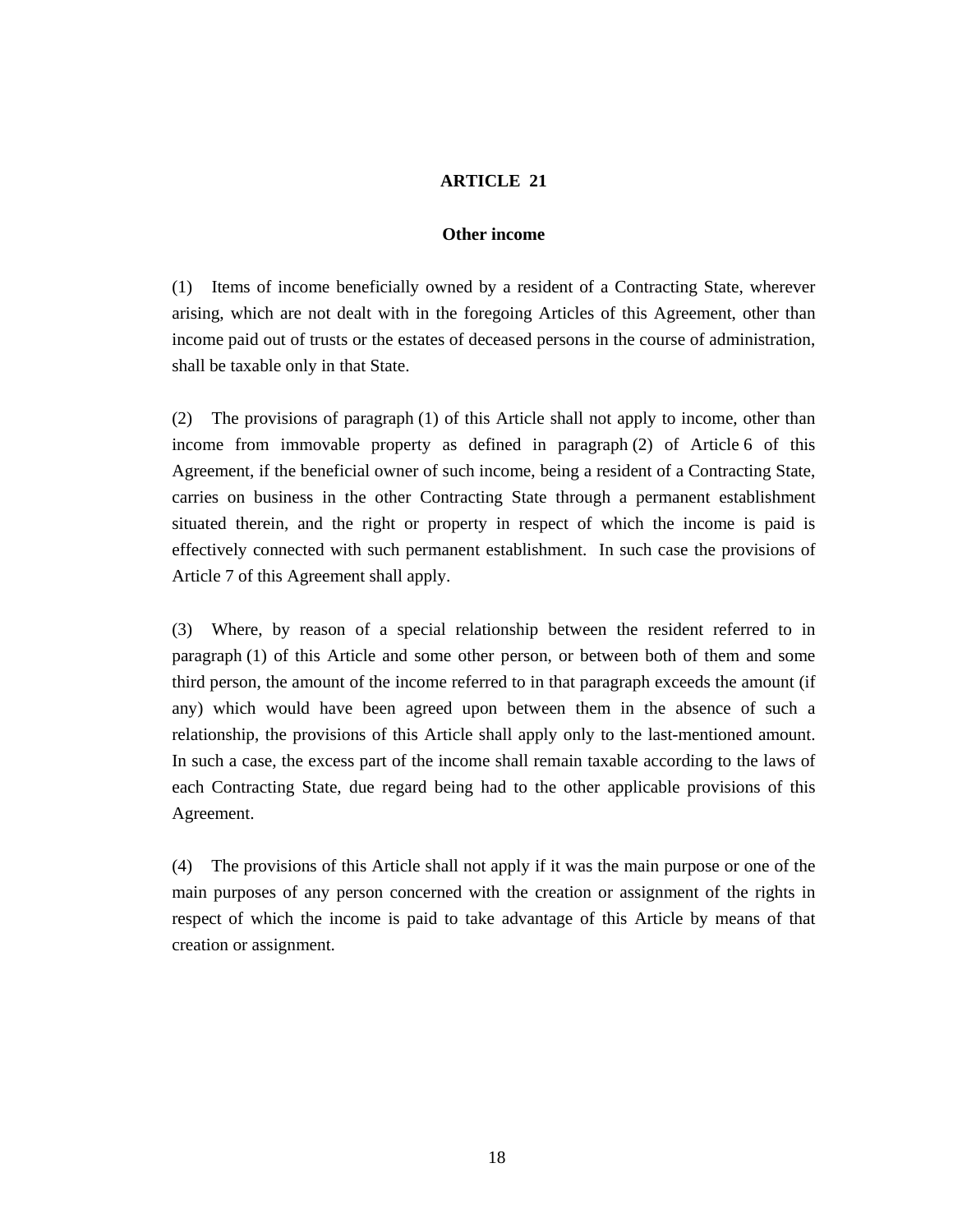## **Capital**

(1) Capital represented by immovable property referred to in Article 6 of this Agreement, owned by a resident of a Contracting State and situated in the other Contracting State, may be taxed in that other State.

(2) Capital represented by movable property forming part of the business property of a permanent establishment which an enterprise of a Contracting State has in the other Contracting State may be taxed in that other State.

(3) Capital represented by ships and aircraft operated in international traffic, and by movable property pertaining to the operation of such ships and aircraft, shall be taxable only in the Contracting State in which the place of effective management of the enterprise is situated.

(4) All other elements of capital of a resident of a Contracting State shall be taxable only in that State.

# **ARTICLE 23**

# **Elimination of double taxation**

- (1) (a) Where a resident of Georgia derives income or owns capital which, in accordance with the provisions of this Agreement, may be taxed in the United Kingdom, Georgia shall allow:
	- (i) as a deduction from the tax on the income of that resident, an amount equal to the income tax paid in the United Kingdom;
	- (ii) as a deduction from the tax on the capital of that resident, an amount equal to the capital tax paid in the United Kingdom;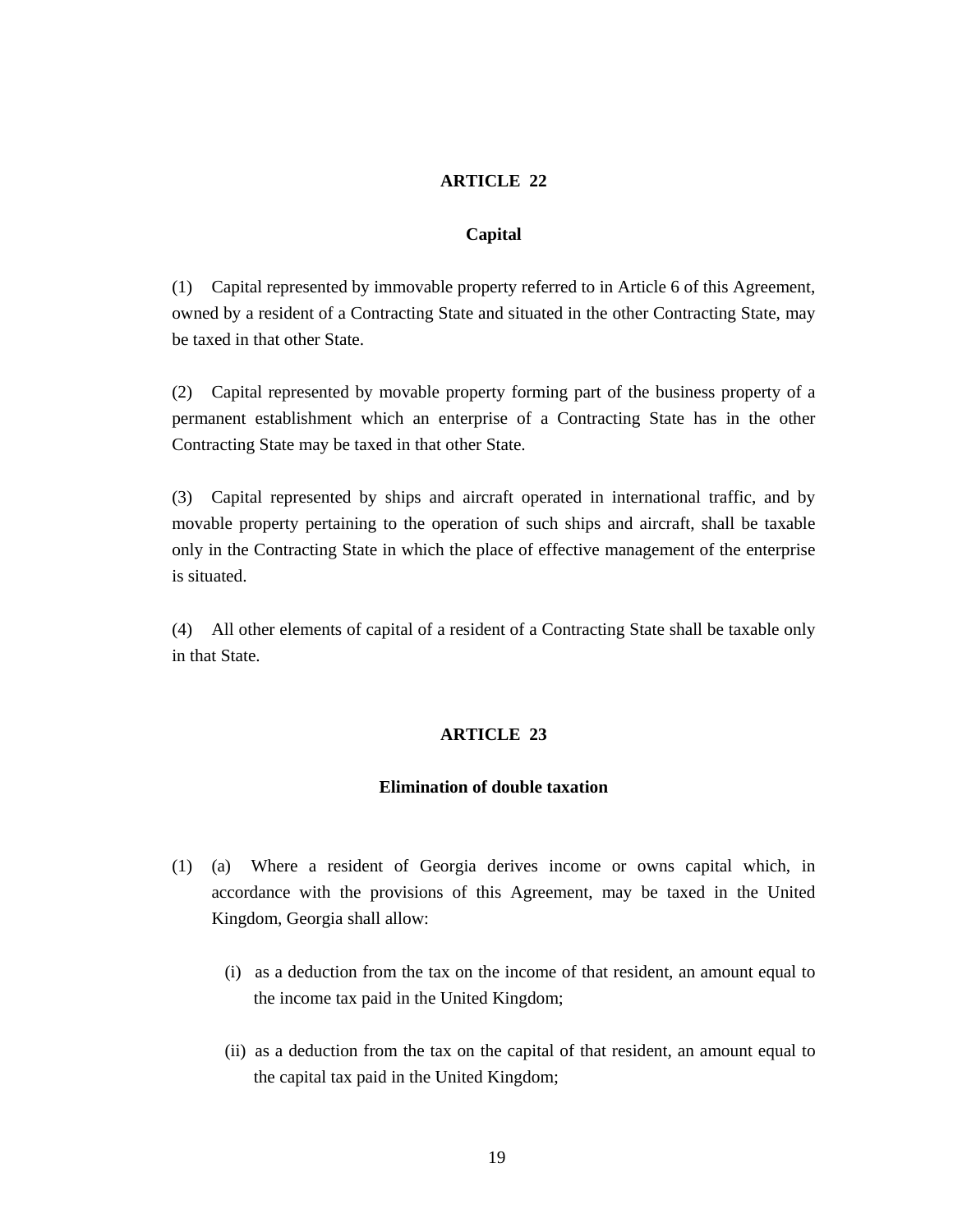Such deduction in either case shall not, however, exceed that part of the income tax or capital tax, as computed before the deduction is given, which is attributable, as the case may be, to the income or the capital which may be taxed in Georgia.

(b) Where in accordance with any provision of the Agreement income derived or capital owned by a resident of Georgia is exempt from tax in the United Kingdom, Georgia may nevertheless, in calculating the amount of tax on the remaining income or capital of such resident, take into account the exempted income or capital.

(2) Subject to the provisions of the law of the United Kingdom regarding the allowance as a credit against United Kingdom tax of tax payable in a territory outside the United Kingdom (which shall not affect the general principle hereof):

- (a) Georgian tax payable under the laws of Georgia and in accordance with this Agreement, whether directly or by deduction, on profits, income or chargeable gains from sources within Georgia (excluding in the case of a dividend, tax payable in respect of the profits out of which the dividend is paid) shall be allowed as a credit against any United Kingdom tax computed by reference to the same profits, income or chargeable gains by reference to which the Georgian tax is computed;
- (b) in the case of a dividend paid by a company which is a resident of Georgia to a company which is a resident of the United Kingdom and which controls directly or indirectly at least 10 per cent of the voting power in the company paying the dividend, the credit shall take into account (in addition to any Georgian tax for which credit may be allowed under the provisions of sub-paragraph (a) of this paragraph) the Georgian tax payable by the company in respect of the profits out of which such dividend is paid.

(3) For the purposes of paragraph (2) of this Article, profits, income and capital gains owned by a resident of a Contracting State which may be taxed in the other Contracting State in accordance with this Agreement shall be deemed to arise from sources in that other State.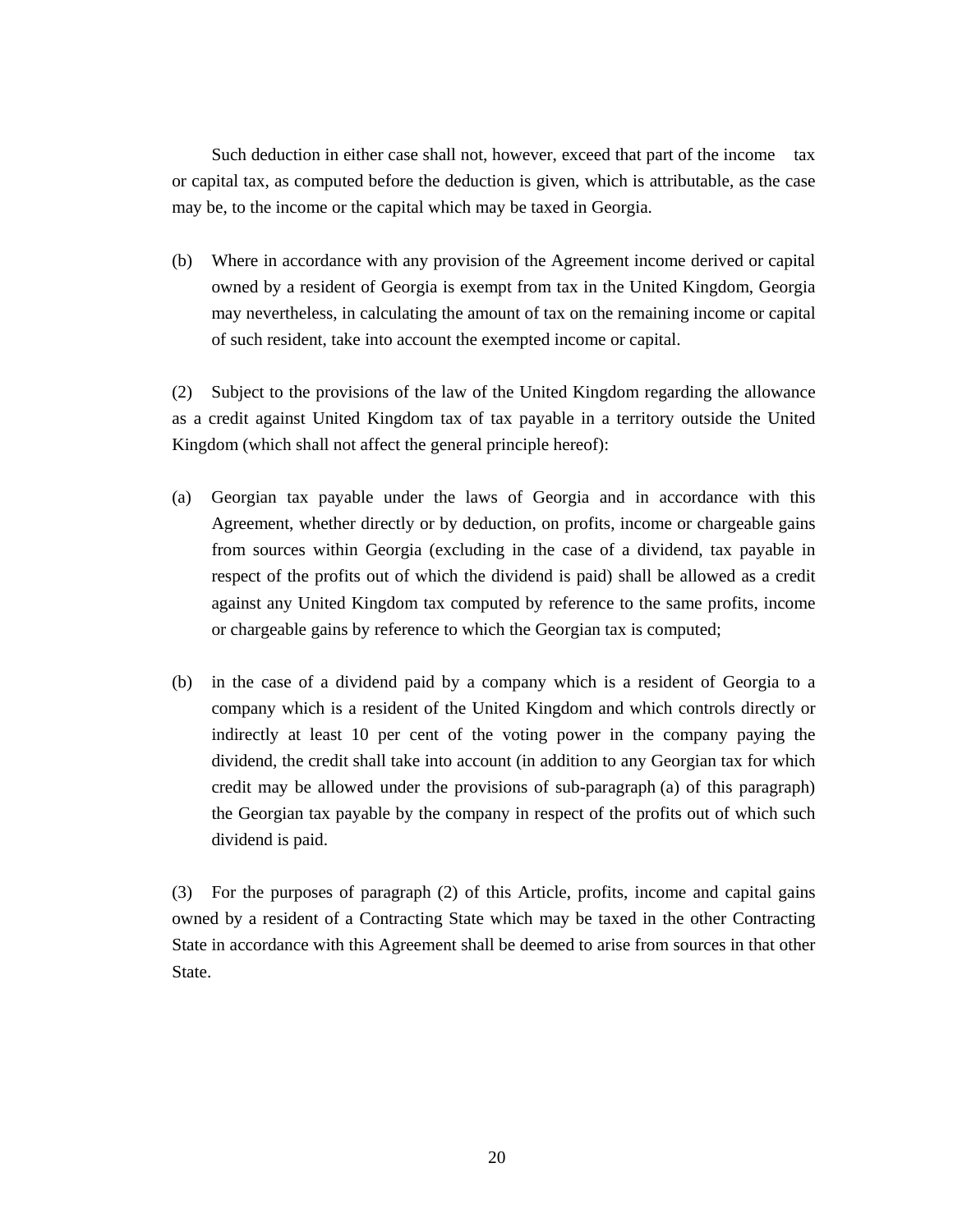#### **Limitation of relief**

(1) Where under any provision of this Agreement any income or gains are relieved from tax in a Contracting State and, under the law in force in the other Contracting State a person, in respect of that income or those gains, is subject to tax by reference to the amount thereof which is remitted to or received in that other State and not by reference to the full amount thereof, then the relief to be allowed under this Agreement in the first-mentioned State shall apply only to so much of the income or gains as is taxed in the other State**.**

(2) Notwithstanding the provisions of any other Article of this Agreement, a resident of a Contracting State who, as a consequence of domestic law concerning incentives to promote foreign investment, is not subject to tax or is subject to tax at a reduced rate in that State on income or on capital gains, shall not receive the benefit of any reduction in or exemption from tax provided for in this Agreement by the other Contracting State if the main purpose or one of the main purposes of such resident or a person connected with such resident was to obtain the benefits of this Agreement.

#### **ARTICLE 25**

# **Non-discrimination**

(1) Nationals of a Contracting State shall not be subjected in the other Contracting State to any taxation or any requirement connected therewith, which is other or more burdensome than the taxation and connected requirements to which nationals of that other State in the same circumstances, in particular with respect to residence, are or may be subjected.

(2) Stateless persons who are residents of a Contracting State shall not be subjected in either Contracting State to any taxation or any requirement connected therewith, which is other or more burdensome than the taxation and connected requirements to which nationals of the State concerned in the same circumstances, in particular with respect to residence, are or may be subjected.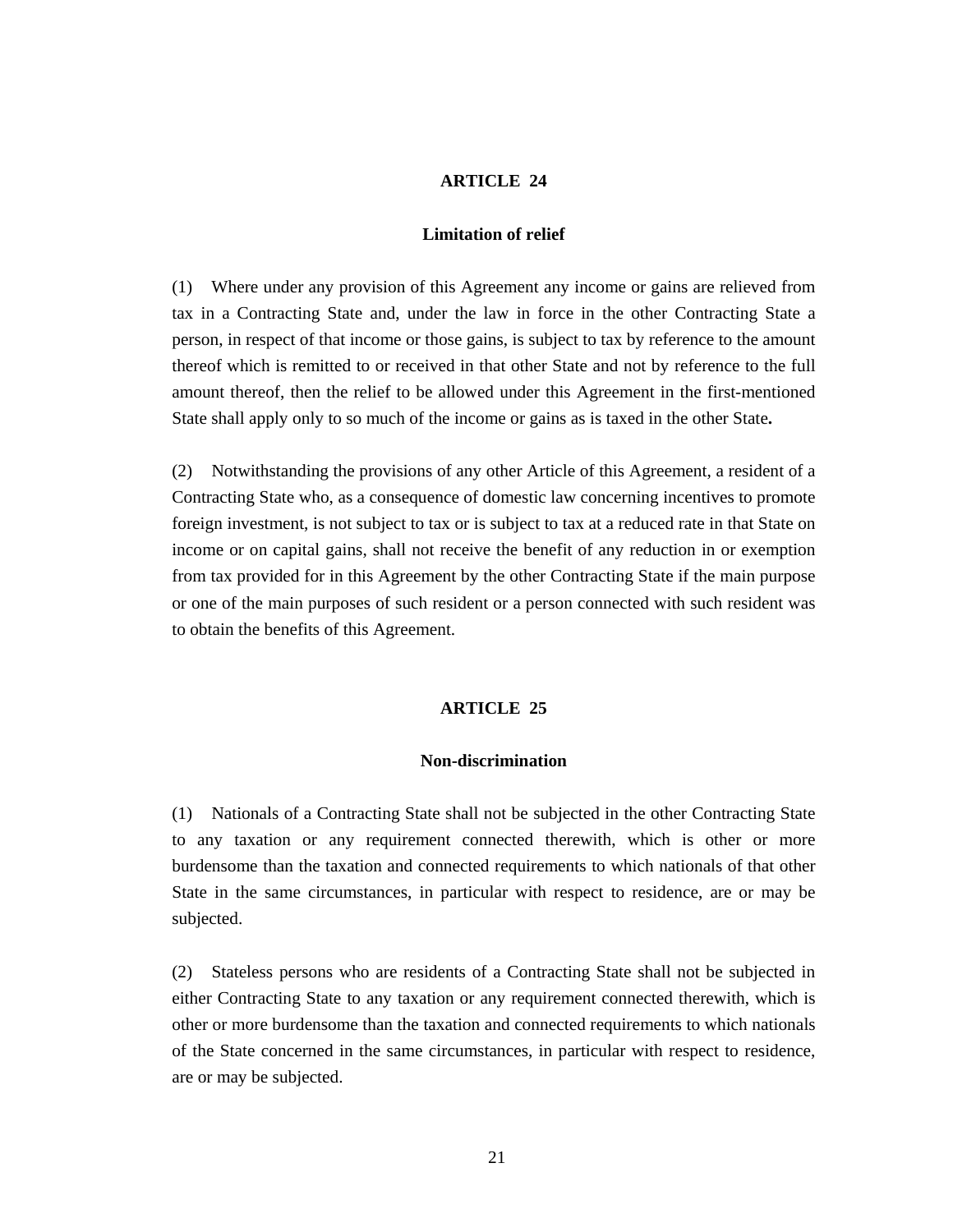(3) The taxation on a permanent establishment which an enterprise of a Contracting State has in the other Contracting State shall not be less favorably levied in that other State than the taxation levied on enterprises of that other State carrying on the same activities.

(4) Except where the provisions of paragraph (1) of Article 9, paragraph (4) or (5) of Article 11, paragraph (4) or (5) of Article 12, or paragraph (3) or (4) of Article 21 of this Agreement apply, interest, royalties and other disbursements paid by an enterprise of a Contracting State to a resident of the other Contracting State shall, for the purpose of determining the taxable profits of such enterprise, be deductible under the same conditions as if they had been paid to a resident of the first-mentioned State. Similarly, any debts of an enterprise of a Contracting State to a resident of the other Contracting State shall, for the purpose of determining the taxable capital of such enterprise, be deductible under the same conditions as if they had been contracted to a resident of the first-mentioned State.

(5) Enterprises of a Contracting State, the capital of which is wholly or partly owned or controlled, directly or indirectly, by one or more residents of the other Contracting State, shall not be subjected in the first-mentioned State to any taxation or any requirement connected therewith which is other or more burdensome than the taxation and connected requirements to which other similar enterprises of the first-mentioned State are or may be subjected.

(6) Nothing contained in this Article shall be construed as obliging either Contracting State to grant to individuals not resident in that State any of the personal allowances, reliefs and reductions for tax purposes which are granted to individuals so resident or to its nationals.

(7) The provisions of this Article shall apply to the taxes which are the subject of this Agreement.

### **ARTICLE 26**

#### **Mutual agreement procedure**

(1) Where a resident of a Contracting State considers that the actions of one or both of the Contracting States result or will result for him in taxation not in accordance with the provisions of this Agreement, he may, irrespective of the remedies provided by the domestic law of those States, present his case to the competent authority of the Contracting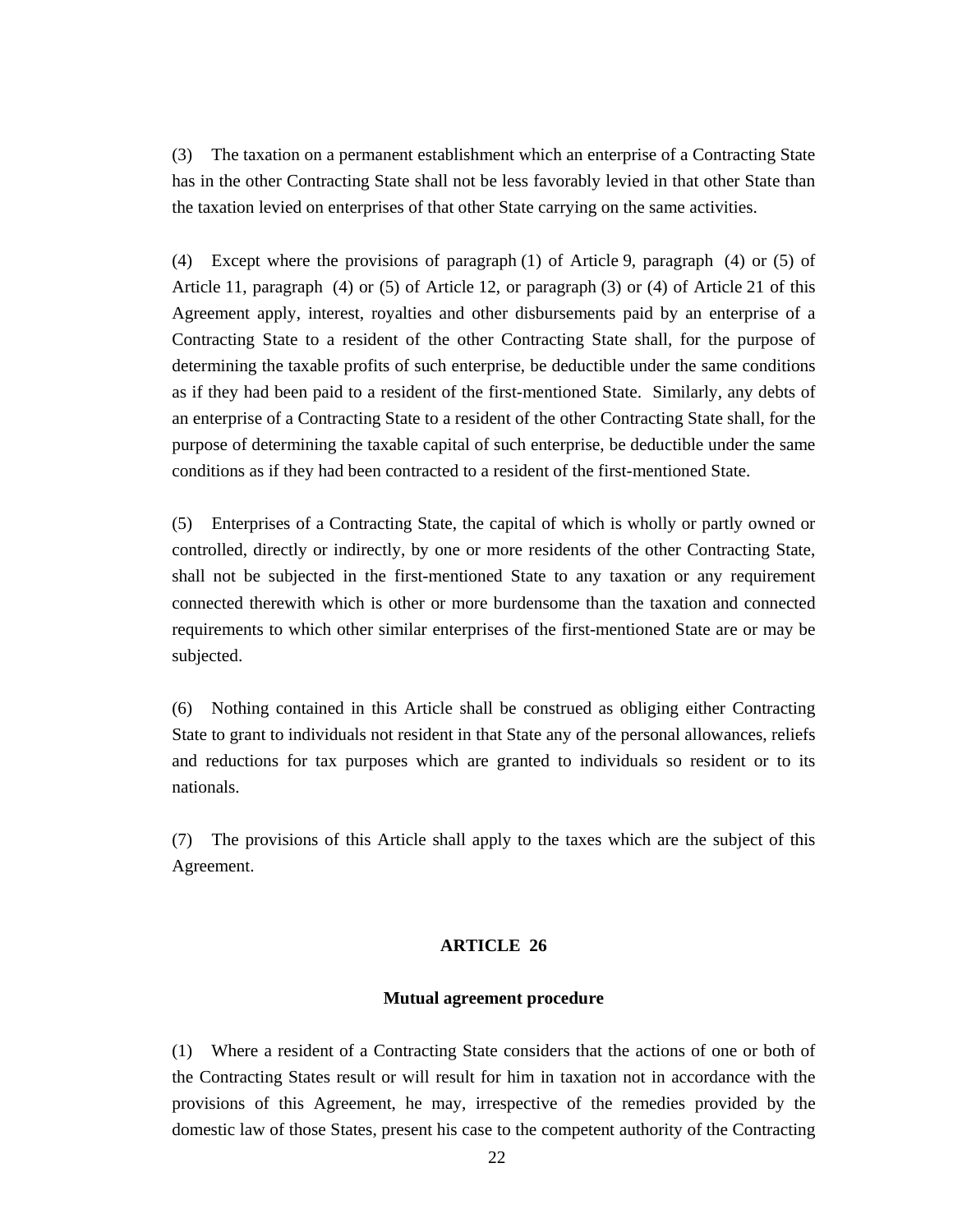State of which he is a resident or, if his case comes under paragraph (1) of Article 25 of this Agreement, to that of the Contracting State of which he is a national.

(2) The competent authority shall endeavour, if the objection appears to it to be justified and if it is not itself able to arrive at a satisfactory solution, to resolve the case by mutual agreement with the competent authority of the other Contracting State, with a view to the avoidance of taxation which is not in accordance with this Agreement.

(3) The competent authorities of the Contracting States shall endeavour to resolve by mutual agreement any difficulties or doubts arising as to the interpretation or application of this Agreement. They may also consult together for the elimination of double taxation in cases not provided for in this Agreement.

(4) The competent authorities of the Contracting States may communicate with each other directly for the purpose of reaching an agreement in the sense of the preceding paragraphs.

# **ARTICLE 27**

### **Exchange of information**

(1) The competent authorities of the Contracting States shall exchange such information as is necessary for carrying out the provisions of this Agreement or of the domestic laws of the Contracting States concerning taxes covered by this Agreement insofar as the taxation thereunder is not contrary to this Agreement, in particular, to prevent fraud and to facilitate the administration of statutory provisions against legal avoidance. The exchange of information is not restricted by Article 1 of this Agreement. Any information received by a Contracting State shall be treated as secret and shall be disclosed only to persons or authorities (including courts and administrative bodies) concerned with the assessment or collection of, the enforcement or prosecution in respect of, or the determination of appeals in relation to, the taxes covered by this Agreement. Such persons or authorities shall use the information only for such purposes. They may disclose the information in public court proceedings or in judicial decisions.

(2) In no case shall the provisions of paragraph (1) of this Article be construed so as to impose on a Contracting State the obligation: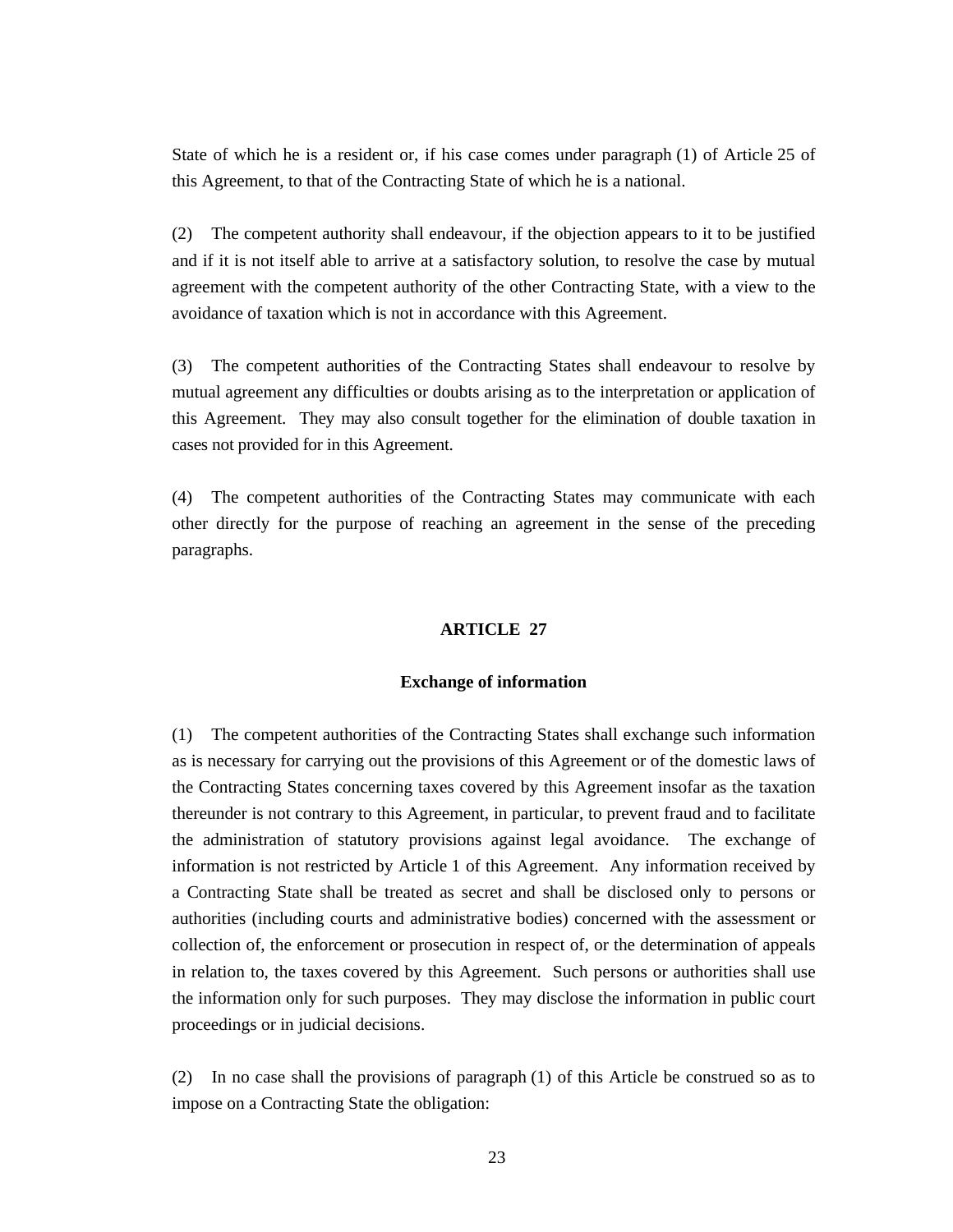- (a) to carry out administrative measures at variance with the laws and administrative practice of that or of the other Contracting State;
- (b) to supply information which is not obtainable under the laws or in the normal course of the administration of that or of the other Contracting State;
- (c) to supply information which would disclose any trade, business, industrial, commercial or professional secret or trade process, or information the disclosure of which would be contrary to public policy.

# **Members of diplomatic missions and consular posts**

 Nothing in this Agreement shall affect the fiscal privileges of members of diplomatic missions or consular posts under the general rules of international law or under the provisions of special agreements.

# **ARTICLE 29**

# **Entry into force**

(1) This Agreement shall be ratified and instruments of ratification shall be exchanged as soon as possible.

(2) This Agreement shall enter into force upon the exchange of the instruments of ratification and its provisions shall thereupon have effect:

(a) in Georgia, in respect of taxes chargeable, for any fiscal year beginning on or after 1stJanuary in the calendar year next following that in which this Agreement enters into force.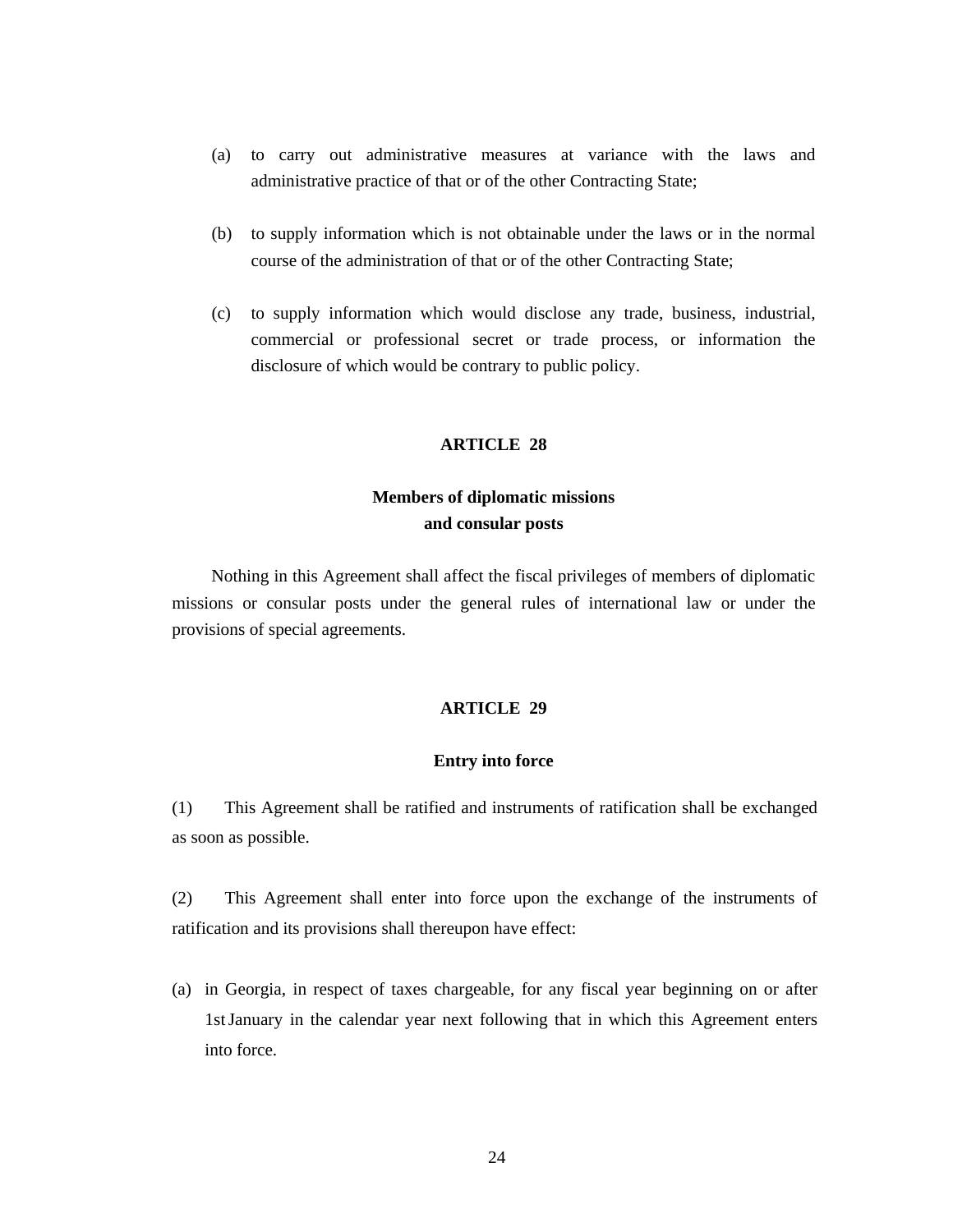- (b) in the United Kingdom:
	- (i) in respect of income tax and capital gains tax, for any year of assessment beginning on or after 6th April in the calendar year next following that in which this Agreement enters into force;
	- (ii) in respect of corporation tax, for any financial year beginning on or after 1st April in the calendar year next following that in which this Agreement enters into force.

# **Termination**

This Agreement shall remain in force until terminated by a Contracting State. Either Contracting State may terminate the Agreement, through diplomatic channels, by giving notice of termination at least six months before the end of any calendar year after the expiration of a period of five years from the date of its entry into force. In such event, the Agreement shall cease to have effect:

- (a) in Georgia, in respect of taxes chargeable, for any fiscal year beginning on or after 1st January in the calendar year next following that in which the notice is given.
- (b) in the United Kingdom:
	- (i) in respect of income tax and capital gains tax, for any year of assessment beginning on or after 6th April in the calendar year next following that in which the notice is given;
	- (ii) in respect of corporation tax, for any financial year beginning on or after 1st April in the calendar year next following that in which the notice is given.